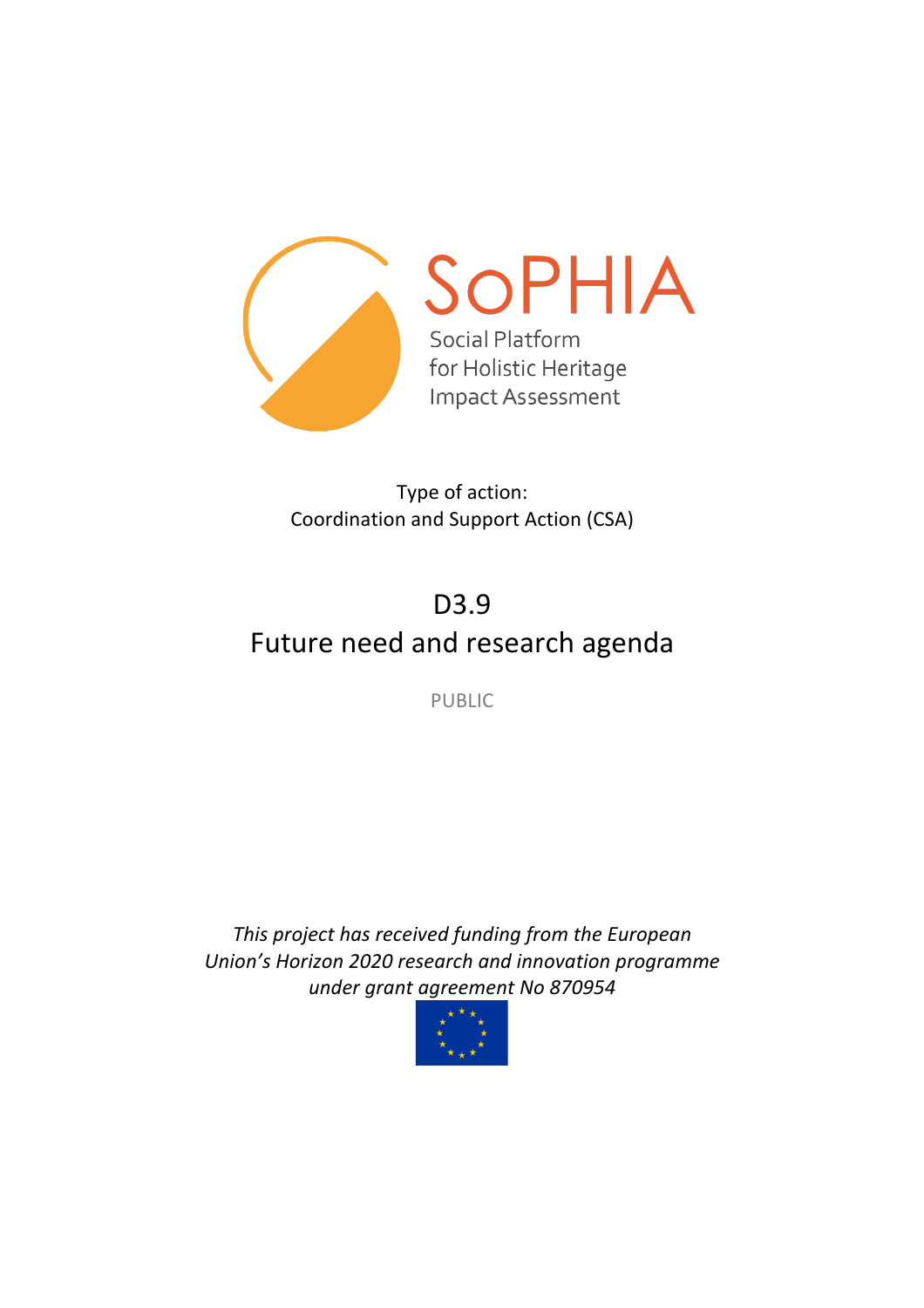

| <b>EC Grant Agreement</b> | GA        | Lead beneficiary of this | <b>IRMO</b>      |
|---------------------------|-----------|--------------------------|------------------|
| number                    | nº870954  | deliverable              |                  |
| Start date of Project     | 1 January | Due date of deliverable: | 25 February      |
|                           | 2020      |                          | 2022             |
| Duration:                 | 24 months | Actual submission date:  | 25 February      |
|                           |           |                          | 2022             |
|                           |           | Version #                | R <sub>0.7</sub> |

|                            | Project funded by the Program of the European Union for<br><b>Research and Innovation Horizon 2020</b> |   |  |  |  |
|----------------------------|--------------------------------------------------------------------------------------------------------|---|--|--|--|
| <b>Type</b>                |                                                                                                        |   |  |  |  |
| R                          | Document, report excluding the periodic and final reports                                              | X |  |  |  |
| <b>DEM</b>                 | Demonstrator, pilot, prototype, plan designs                                                           |   |  |  |  |
| <b>DEC</b>                 | Websites, patents filing, press & media actions, videos etc.                                           |   |  |  |  |
| <b>OTHER</b>               | Software, technical diagram, etc.                                                                      |   |  |  |  |
| <b>Dissemination level</b> |                                                                                                        |   |  |  |  |
| PU                         | PUBLIC, fully open, e.g., web                                                                          | X |  |  |  |
| CO                         | CONFIDENTIAL, restricted under conditions set out in Model Grant                                       |   |  |  |  |
|                            | Agreement                                                                                              |   |  |  |  |
|                            | CLASSIFIED information as referred to the Commission Decision                                          |   |  |  |  |
|                            | 2001/844/EC                                                                                            |   |  |  |  |

### Revision History

| R#               | <b>Date</b>         | Description / Reason of change | Author               |
|------------------|---------------------|--------------------------------|----------------------|
| R <sub>0.1</sub> | 24 November<br>2021 | First draft                    | <b>IRMO</b>          |
| R <sub>0.2</sub> | 10 December<br>2021 | Internal Revision              | <b>ROMA TRE</b>      |
| R <sub>0.3</sub> | 31 December<br>2021 | 1 <sup>^</sup> Revision        | ROMA3                |
| R <sub>0.4</sub> | 17 January 2022     | Revision                       | <b>IRMO</b>          |
| R <sub>0.5</sub> | 1 February 2022     | 2 <sup>^</sup> Revision        | ROMA3                |
| R <sub>0.5</sub> | 1 February 2022     | Final revision                 | <b>IRMO</b>          |
| R <sub>0.6</sub> | 7 February 2022     | Language edited version        | <b>IRMO</b>          |
| R <sub>0.7</sub> | 25 February         | Definitive version             | <b>IRMO ROMA TRE</b> |

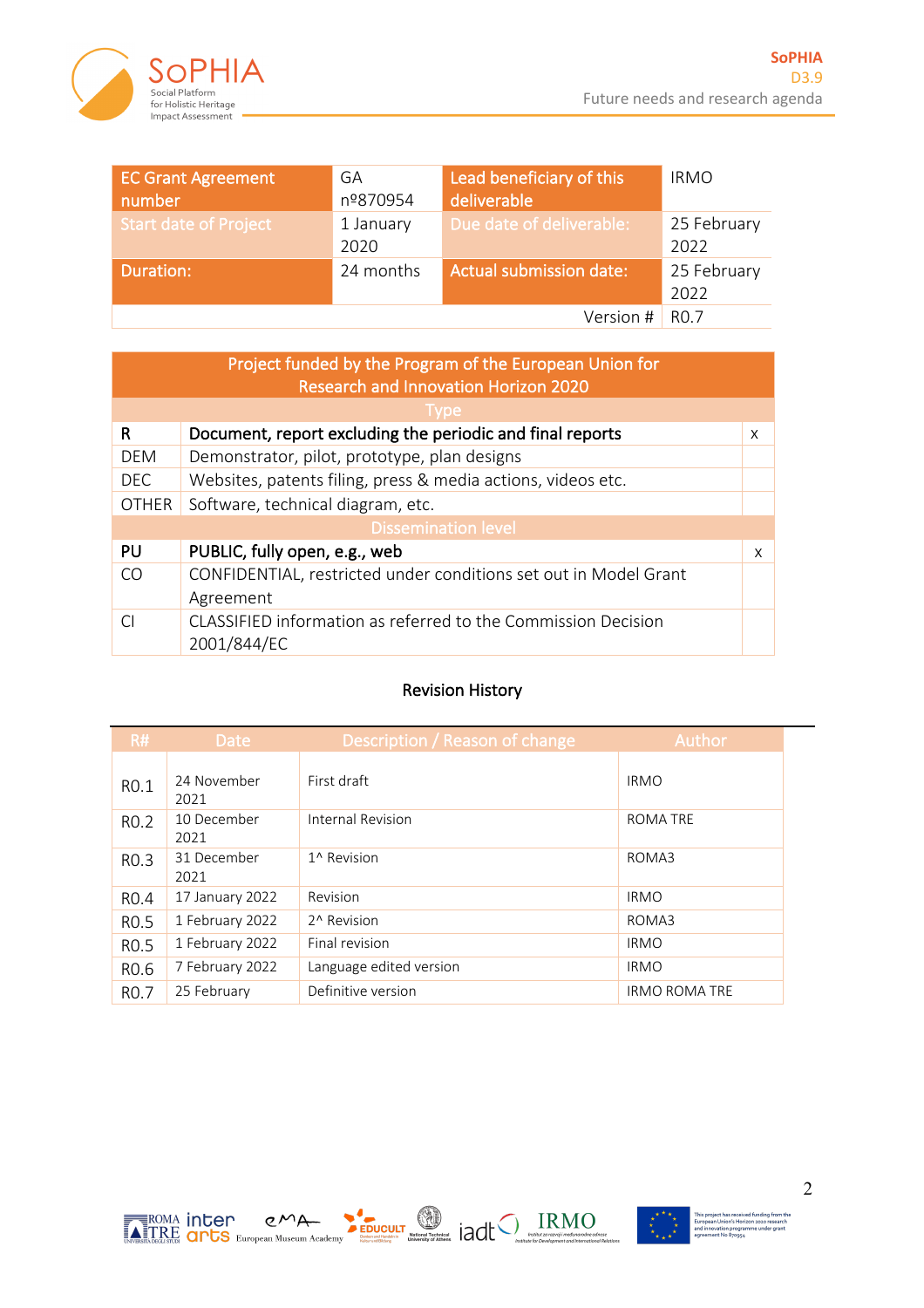

## Table of Content

\_\_\_\_\_\_\_\_\_\_\_\_\_\_\_\_\_\_\_\_\_\_\_\_\_\_\_\_\_\_\_\_\_\_\_\_\_\_\_\_

| EU programmes fostering research on cultural heritage. The interplay with the SoPHIA      |
|-------------------------------------------------------------------------------------------|
|                                                                                           |
|                                                                                           |
|                                                                                           |
|                                                                                           |
| Recommendations for the future research on general heritage-related topics to be advanced |
|                                                                                           |
|                                                                                           |
|                                                                                           |
|                                                                                           |



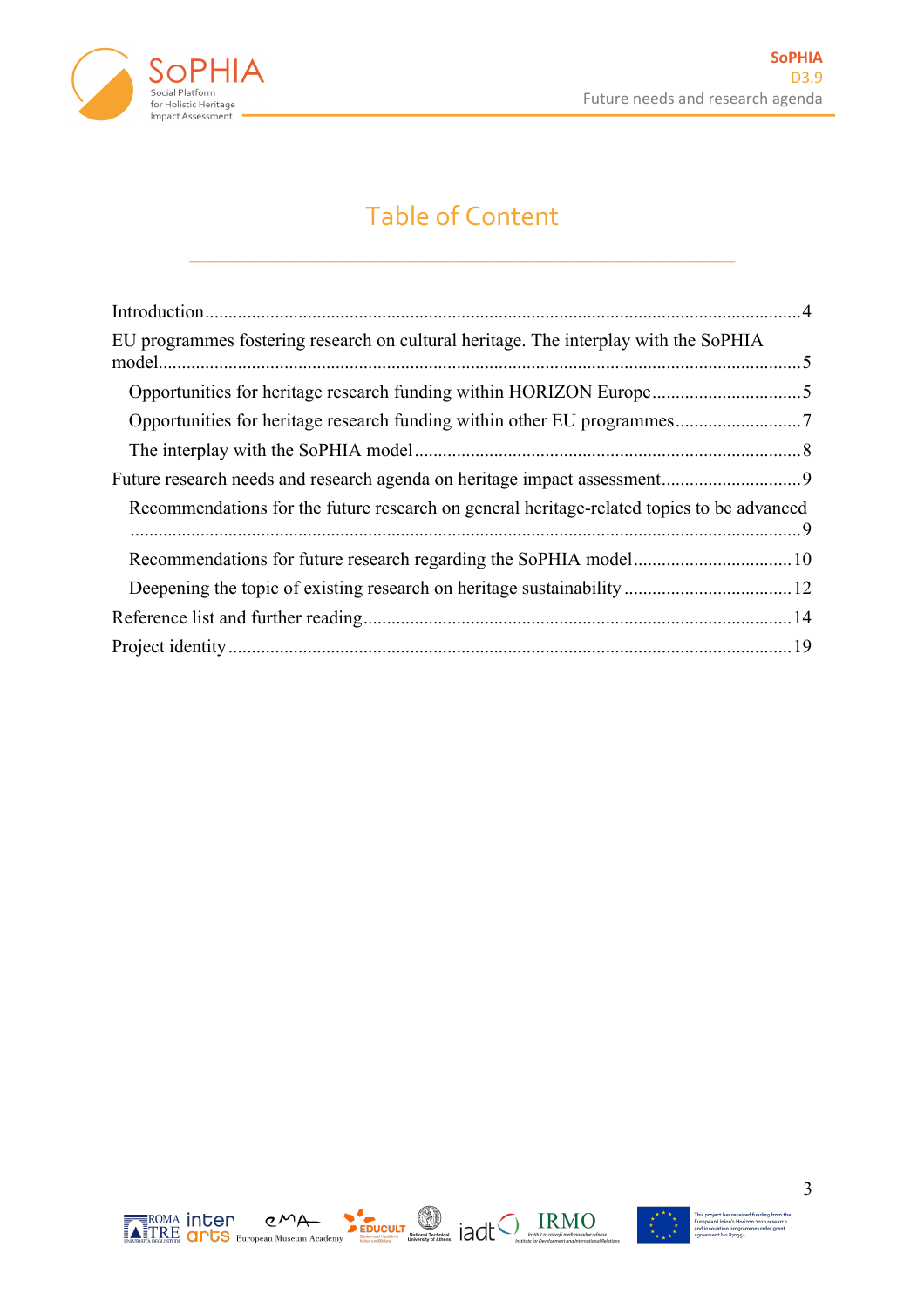

## Introduction

\_\_\_\_\_\_\_\_\_\_\_\_\_\_\_\_\_\_\_\_\_\_\_\_\_\_\_\_\_\_\_\_\_\_\_\_\_\_\_\_

Based on the underlying understanding of cultural heritage as a potential contributor and resource for sustainable development and considering the lack of shared standards for the holistic impact assessment, the Horizon 2020 project `SoPHIA – Social Platform for Holistic Heritage Impact Assessment´ has sought to open the debate on the holistic assessment of cultural heritage interventions (hereafter CH interventions), build consensus on it, support the European Commission in defining guidelines for the next generation of funds for cultural heritage and support stakeholders in the cultural heritage sector in assessing the impact of their interventions (SoPHIA, 2021e; 2021f; 2021g; 2021h; 2021i). SoPHIA's research activities, spanning over two years, have identified the gaps and the main issues related to the impact assessment of interventions on cultural heritage (SoPHIA, 2020a; 2020b; 2021a; 2021b) to develop a model for holistic impact assessment of interventions on cultural heritage (hereafter the SoPHIA model) and propose shared quality standards for the impact assessment process (SoPHIA, 2021c; 2021d).

In this document, EU programmes fostering research on cultural heritage are presented to provide grounds for advocating the holistic impact assessment of CH interventions as a priority in the European research agenda. The existing programmes specifically related to research (Horizon Europe) as well as those fostering other types of funding opportunities are put forward, the latter ones because they also provide opportunities for research actions. The described programmes and their priorities are directly related to the SoPHIA model to show complementarities.

Finally, future research needs are detected in the form of different topics related to the SoPHIA model as further needed advancement.



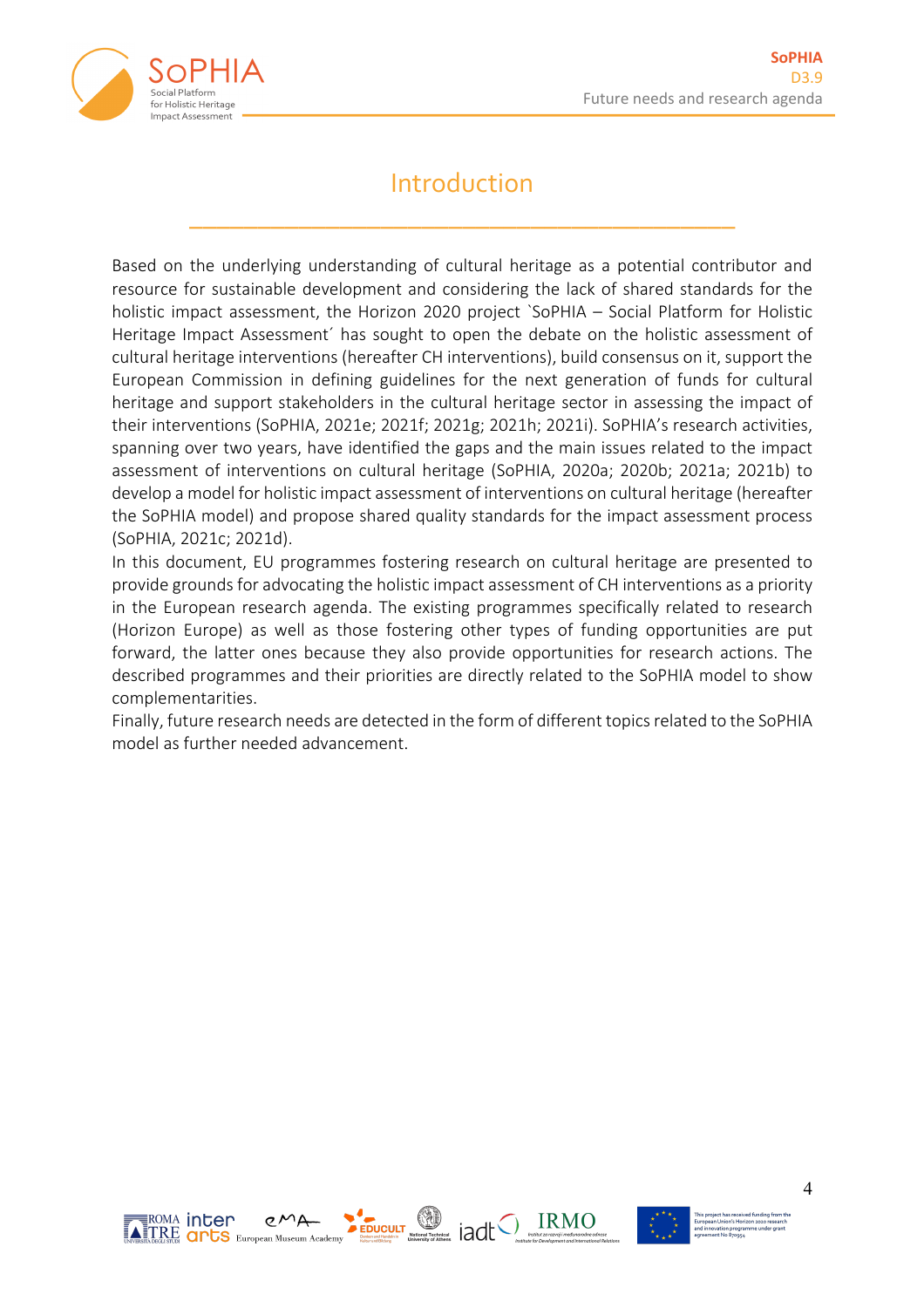

## EU programmes fostering research on cultural heritage. The interplay with the SoPHIA model

\_\_\_\_\_\_\_\_\_\_\_\_\_\_\_\_\_\_\_\_\_\_\_\_\_\_\_\_\_\_\_\_\_\_\_\_\_\_\_\_

The issue of impact assessment of CH interventions is a complex one. This chapter aims to provide an overview of EU programmes fostering research on cultural heritage. Even though the EU 2021-2027 framework has been already set, analysing the EU programmes fostering cultural heritage research may provide ground for advocating the holistic impact assessment of CH interventions as a research priority in the mid-term review perspective.

Substantial funding for cultural heritage is secured within the EU 2021-2027 framework. While HORIZON Europe remains the only fund dedicated to research actions, there are also other sources relevant for cultural heritage research funding. The opportunities are briefly described, and their connection with the impact assessment of CH interventions is made.

### Opportunities for heritage research funding within HORIZON Europe

HORIZON Europe, the main EU programme ensuring research-related funds, has allocated a total of € 95.5 to specific topic areas for the period 2021-2027. Strategic research orientation will be focused on:

- digital transitions;
- green transition for restoring Europe's ecosystems and biodiversity while ensuring the sustainability of natural resources;
- circular, climate-neutral, and sustainable economy;
- resilient, inclusive, and democratic European society.

First investments, therefore, should contribute to sustainable recovery from the pandemic and to EU resilience against future crises. The programme operates in six clusters:

- Cluster 1, 'Health'
- Cluster 2, 'Culture, Creativity and Inclusive Society
- Cluster 3, 'Civil security for Society'
- Cluster 4, 'Digital, Industry and Space'
- Cluster 5, 'Climate, Energy and Mobility
- Cluster 6, 'Food, Bioeconomy, Natural Resources, Agriculture and Environment'

Cluster 2 'Culture, Creativity and Inclusive Societies' will foster heritage-related research; for the first time, a dedicated envelope for culture is included in the Horizon programme. Nevertheless, references to cultural heritage are also made in the other Clusters, as will be discussed below.

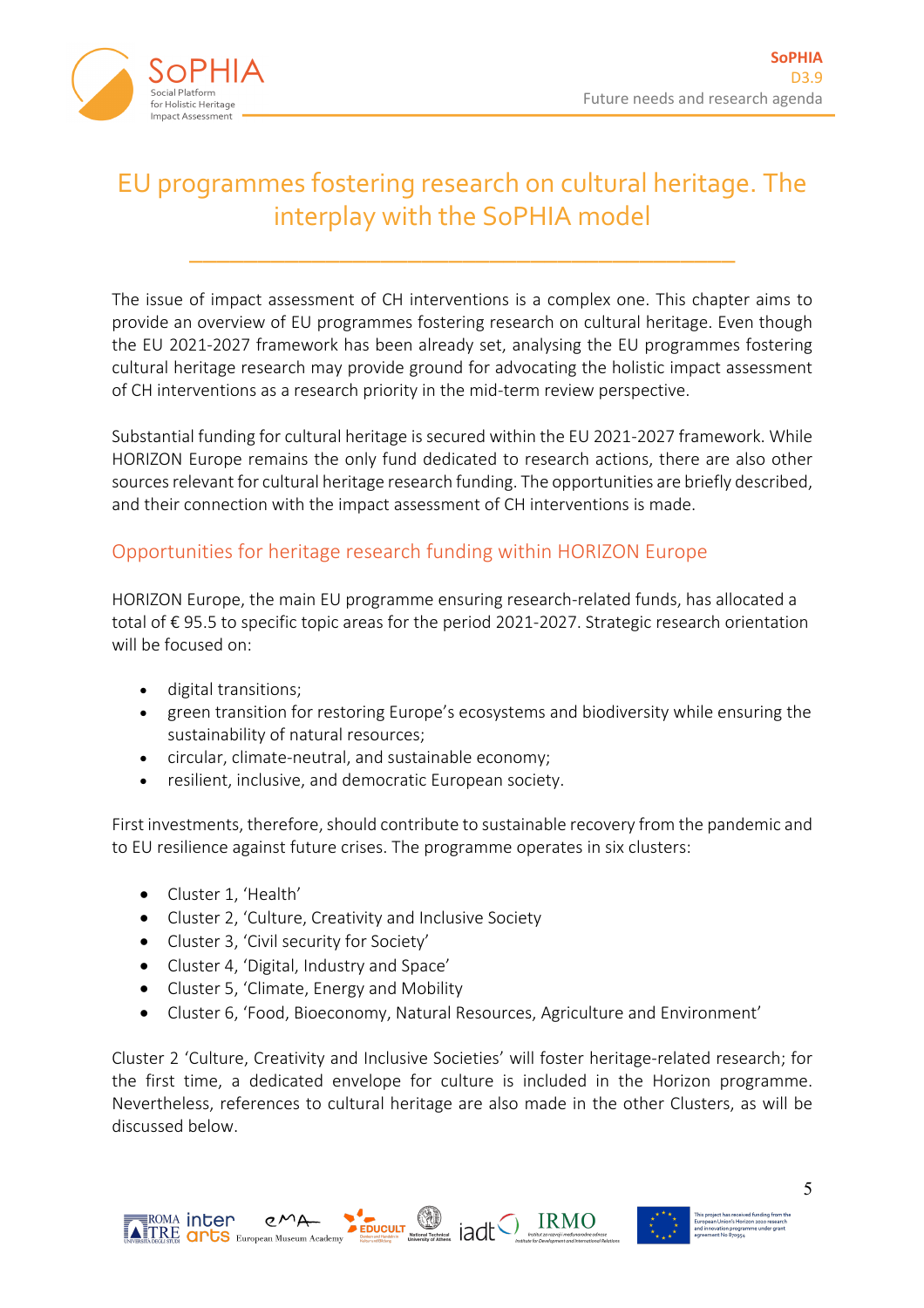

Cluster 2 has different groups of priorities:

- democratic governance,
- cultural heritage and the creative economy,
- social and economic transformations through culture.

In particular, the aims of the research funded under Cluster 2 are to:

- provide evidence and policy recommendations on enhancing democracy and good governance;
- elucidate the societal effects of technological advancements and the impact of drivers of change (such as globalisation, ageing etc.) on jobs, skills, education, productivity, income, welfare and inequalities;
- put forward responses for inclusive growth and advance socio-economic convergence while supporting the EU's economic, social, and financial resilience;
- evidence innovation capacity of cultural and creative industries;
- develop and test innovative approaches to social challenges;
- support the implementation of internationally agreed agendas (SDGs, decent work agenda, etc.) and the promotion of EU core values;
- provide support strategies for mobility, migration, and the integration of migrants in European societies;
- promote the value, monitoring, protection, access to and sustainable use of European cultural heritage and its contribution to the cultural and creative sectors (European Commission, 2019).

While not in focus, heritage is also addressed by Cluster 3: Civil Security for Society within the priority disaster-resilient societies as heritage sites are in direct danger of material and immaterial damage both from environmental and man-made disasters. This primarily regards fires, droughts, floods, heatwaves, and storms (climate-related risks), volcanic eruptions, earthquakes, and tsunamis (geology-related risks), man-made (e.g., over-tourism, explosions) and pandemic and infectious diseases-related risks. Therefore, quality standards for heritage sites should be researched alongside innovative solutions for the challenges encountered.

Although Cluster 4: Digital, Industry and Space seems not to provide funds for heritage, some space is allowed in the key research orientation Advanced Materials, where protection of cultural heritage artefacts is expected. Thus, future research will be needed in studying advanced materials in that respect.

Cultural heritage-related research may also benefit from the funding available under Cluster 5: Climate, Energy and Mobility since high energy-efficient and decarbonised buildings are highly prioritised.

Finally, Clusters 1, 'Health' and 6, 'Food, Bioeconomy, Natural Resources, Agriculture and Environment' do not mention heritage at all, but the links are possible.

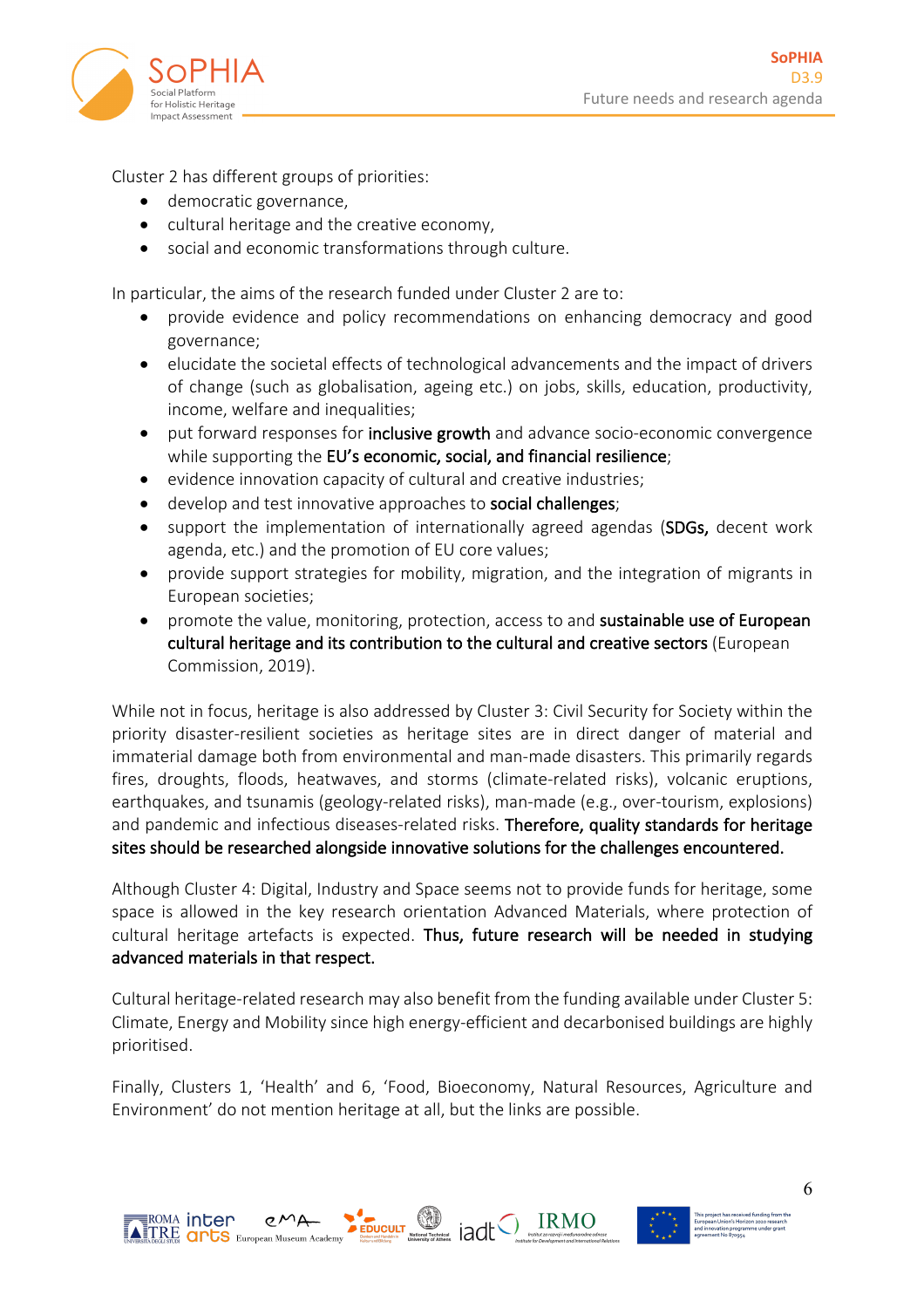

The role of cultural heritage in providing health and well-being has been in the focus of the recent research (e.g., Jelinčić & Matečić, 2021; Power & Smith, 2016; Taçon & Baker, 2019; Ujević, Matečić & Jelinčić, 2021) as an important factor in providing health and well-being to local but also international communities. Along the same line, traditional skills, and knowledge heritage related to agriculture, food and natural resources are already put forward in the latest research. Thus, concepts such as green heritage, relating to traditions connected to plants and plant environments, have already been addressed in the research (e.g., Persson, Olsson,Bengtsson & Thelander, 2018; Poljak Istenič & Fakin Bajec, 2021). As these topics have been tackled in academia only recently, impending research is expected to provide new knowledge on the connections between health, well-being, and heritage and the use of traditional skills and knowledge related to nature (green heritage).

Relevant sources for cultural heritage will also be available through Horizon Europe ReactEU and InvestEU. REACT-EU (Recovery Assistance for Cohesion and the Territories of Europe) will be one of the most extensive programmes (under Next Generation EU), amounting to  $\epsilon$  50.6 billion. At the same time, the InvestEU Programme (more than €372 billion) is uniquely suited to provide long-term funding to companies and support Union policies in recovery from a deep economic and social crisis.

### Opportunities for heritage research funding within other EU programmes

Besides HORIZON Europe, there are other EU programmes offering funds for heritage-related research. Within the Multiannual Financial Framework (MFF) 2021–2027, the Digital Europe **Programme (2021)** will make available  $\epsilon$  7.6 billion for projects in the following areas: supercomputing, artificial intelligence, cybersecurity, advanced digital skills, and ensuring the wide use of digital technologies across the economy and society. The programme's primary goal is to fill the gap between the research of digital technologies and their use. Further on, research results should be applicable, thus benefiting citizens and businesses (especially SMEs). Again, the main topics put forward are a green transition and digital transformation (European Commission, n.d.). One of the aims of the Digital Europe Programme is the facilitation of digital access to cultural heritage in order to promote cultural diversity, social cohesion, and European citizenship. The opportunities offered under this Programme are aimed at higher education and research institutions, larger companies and SMEs, as well as other stakeholders from the innovation sector.

Although not focusing on research actions, several other funding sources will offer opportunities for heritage projects. Alongside the already mentioned Multiannual Financial Framework (MFF) 2021–2027, Next Generation EU is considered the most relevant recovery instrument. They both make part of the European Recovery Plan, and the earmarked budget is € 1835 billion (European Commission 2020a; 2020b).

Further on, the Creative Europe 2021-2027 programme is dedicated to culture and opening doors for cultural heritage projects, as it is the Erasmus+ programme within the education policy.

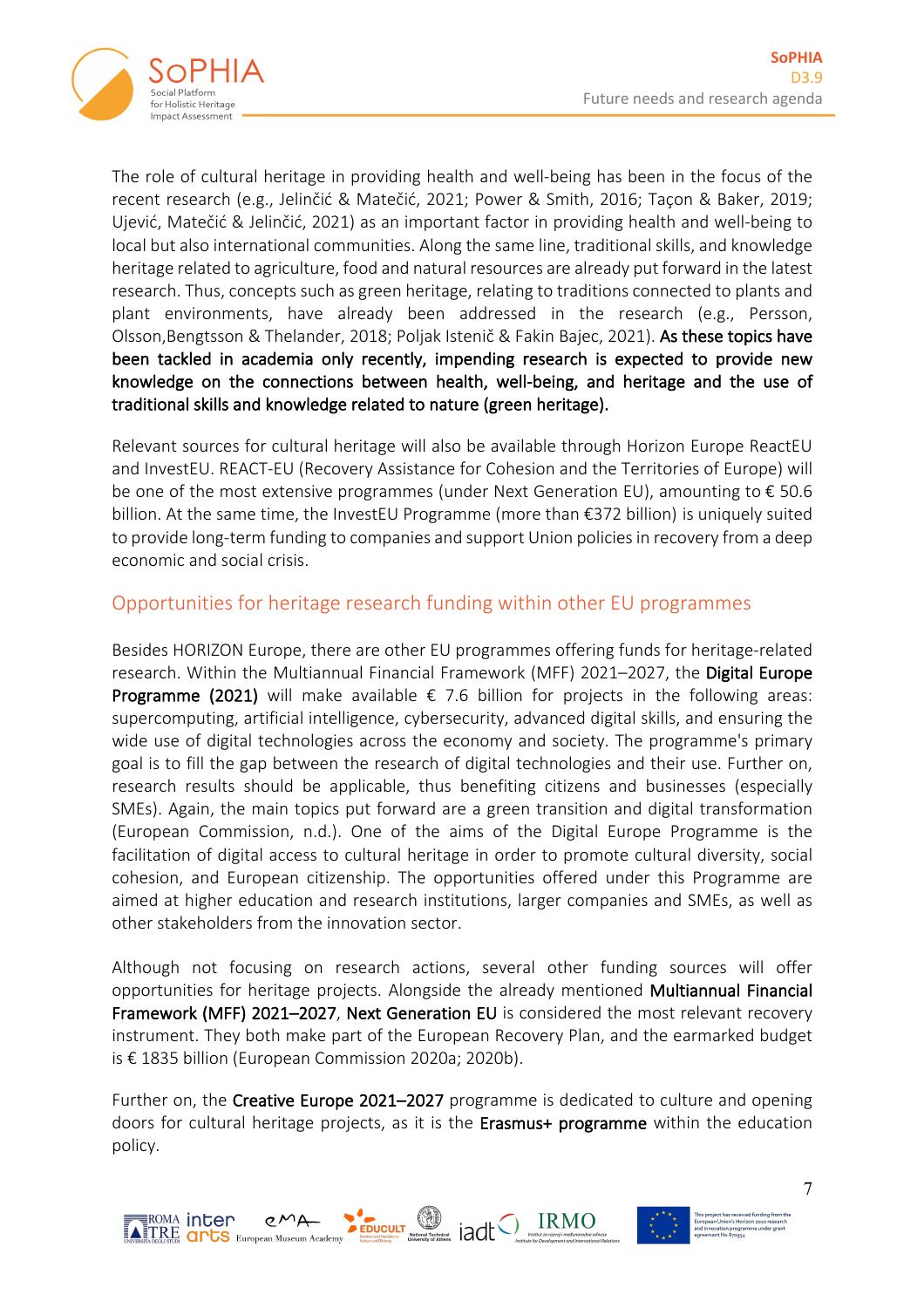

The EU Cohesion Policy 2021-2027, with its five policy objectives (1. a more competitive and smarter Europe; 2. a greener Europe; 3. a more connected Europe; 4. a more social and inclusive Europe; 5. Europe closer to citizens by fostering the sustainable and integrated development of all types of territories), welcomes heritage projects as the link between the policy objectives and heritage is more than evident. The funding will be available under the European Regional Development Fund (ERDF) (all policy objectives, but 1 and 2 in focus), the European Social Fund+ (prioritised policy objective 4), the Cohesion Fund (policy objectives 2 and 3), the Just Transition Fund (dedicated specific objectives), the Interreg programmes (2 additional policy objectives: "A better cooperation governance" and "A safer and more secure Europe").

Other initiatives also deserve to be mentioned: the 'Rights and Values programme' and the Work Plan for Culture 2019–2022. The first one promotes values of substantial importance for heritage projects as a foundation of European values. The second one stresses the social and economic significance of European culture and heritage (Tišma, Mileusnić Škrtić, Maleković & Jelinčić, 2021).

### The interplay with the SoPHIA model

### Impact research opportunities

EU fosters research on cultural heritage that highly impacts the advancement of society and societal issues. The SoPHIA model can contribute to the advance of research impact by providing a tool to perform a holistic assessment that can support the quality of research in two ways:

- a) in designing the research projects, the SoPHIA model can assist policymakers in setting the research agenda, as well as researchers in defining the expected impact in terms of themes and indicators; and
- b) in assessing their results, both in the mid-term review and in the final assessment. The SoPHIA model can provide a framework to encompass a holistic assessment of the research results.

By fostering a holistic framework, the SoPHIA model can be used as a planning and monitoring tool to provide evidence regarding impact research on the main themes addressed by the programs.

#### Refinement opportunities

Future research funded under EU programmes could provide opportunities for further refinement of the SoPHIA model. Among the additional themes that may be deeply embedded in the SoPHIA model, we highlight the importance of additional knowledge on impact assessment of CH interventions concerning gender equality; innovative business models and technological advances; new forms of cultural and artistic expression and intercultural cooperation; illicit trafficking in cultural goods as well as protection of endangered cultural heritage; and cultural landscapes. The SoPHIA model has not specifically focused on those topics, although touching on some of them.



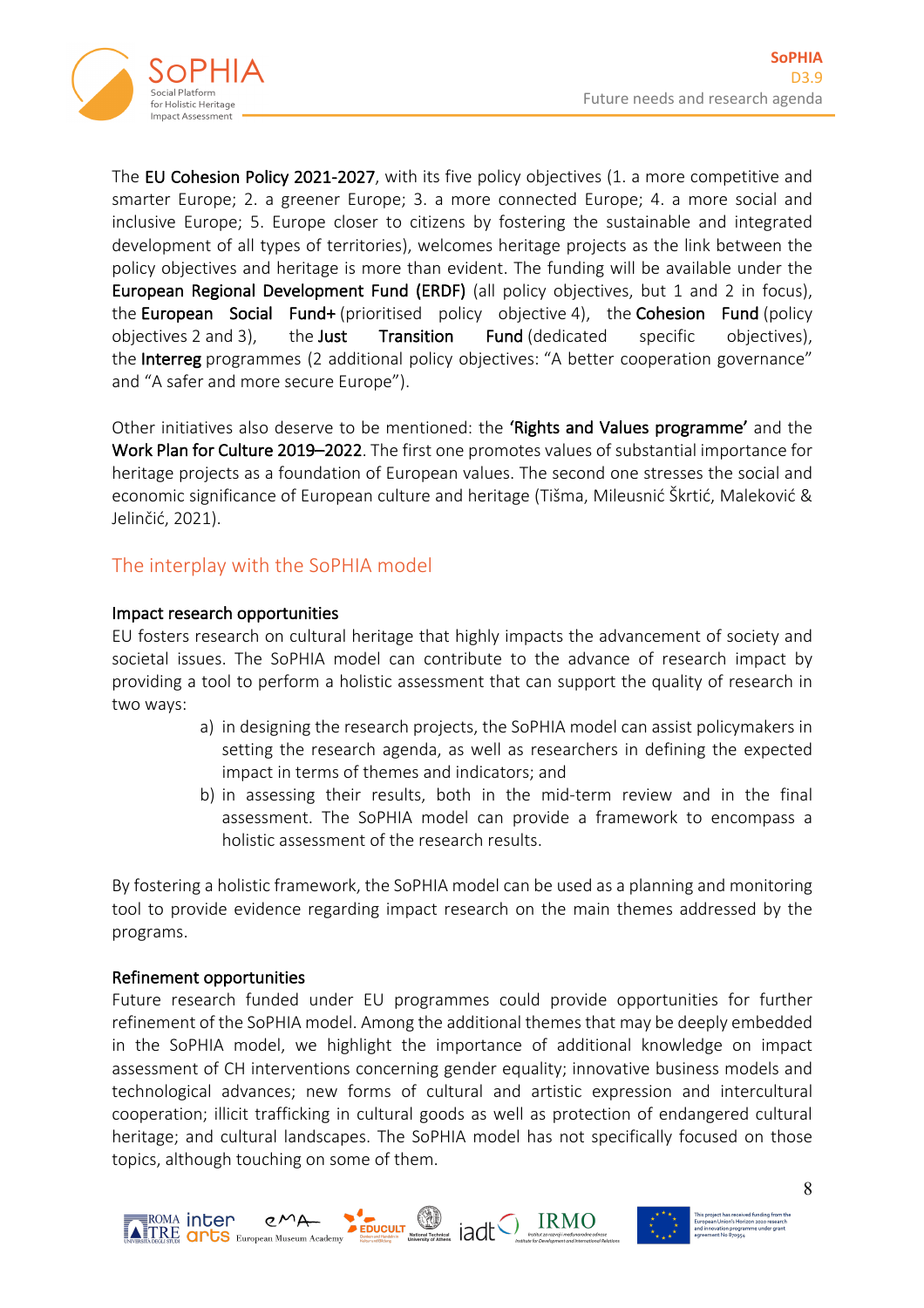

## Future research needs and research agenda on heritage impact assessment

\_\_\_\_\_\_\_\_\_\_\_\_\_\_\_\_\_\_\_\_\_\_\_\_\_\_\_\_\_\_\_\_\_\_\_\_\_\_\_\_

Following the results of the SoPHIA project and the analysis of emergent topics related to the EU funding environment for heritage projects, recommendations on the future research needs are divided into two streams. The first one lists general heritage-related topics that need to be advanced as they potentially also have relations with impact assessment. In contrast, the second one focuses on the research regarding the SoPHIA model.

### Recommendations for the future research on general heritage-related topics to be advanced

Each of the initially studied domains presented its challenges; therefore, future research topics are to be found within the domains and on their cross-section.

#### *Social domain*

- Enhancement of heritage communities' knowledge on their local/regional environments, methods and mechanisms for bridging the gap between professional knowledge and heritage community knowledge and for bringing different perspectives together;
- Historical information on individual heritage assets and their link with a local sense of belonging;
- Harmonisation of multilevel frameworks in the governance of local CH intervention;
- Effective guidelines for fostering public administration capacity building regarding heritage governance and participatory approach to heritage governance;
- Effective and efficient frameworks for cross-sectoral cooperation on the level of heritage projects and integrated governance at the policy level.

#### *Cultural domain*

- Mitigation of outstanding universal value promoted by UNESCO with local culture values for reconciliation of different standpoints;
- Effective strategies (ex-ante, interim and ex-post) to resolve issues arising from dissonant/contested heritage) thus promoting the concept of conciliatory heritage based on confidence-building measures, participatory approach for a common vision, digital heritage strategies, etc.;
- Effective methods for heritage awareness-raising and modalities of its protection (e.g., heritage as a source of growth and employment);
- Authenticity and standards for modernisation and acceptability of standardisation of heritage.

EDUCULT

 $H_{\text{max}}$  and  $\bigcirc$   $\overline{\text{IRMO}}$ 

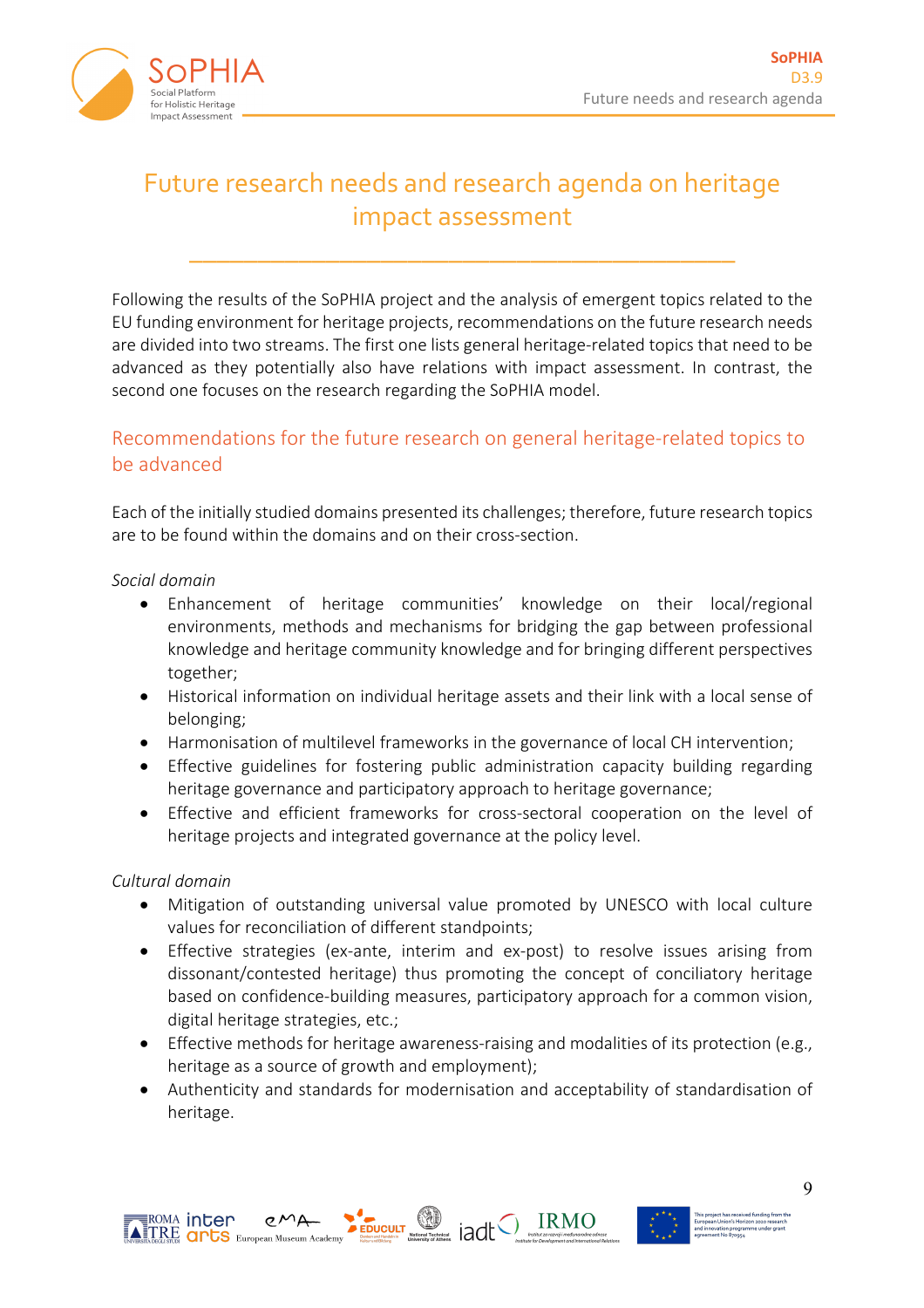

### *Economic domain*

- Methodologies for measuring cultural heritage values in monetary terms;
- Methodologies for effective balancing of positive and negative impacts on heritage interventions as well as balancing qualitative and quantitative indicators used in the assessment;
- Calculation of long-term effects of heritage interventions methods;
- New financial instruments for ensuring heritage sustainability.

#### *Environmental domain*

- The holistic approach to CH protection with a clear set of quality criteria for cultural heritage interventions. CH and the environment need to be treated as elements of a single ecosystem, leading to more efficient, cost-saving, and long-lasting policies meaningful in both sectors, taking into account the EU approach to Environment and Climate Change issues;
- Transparency enhancement of the scope of the Environmental Impact Assessment (EIA);
- Enhancement of balances between economic and environmental benefits;
- Effective transition of heritage assets to the green and circular economy:
	- o clean energy transition,
	- o cost-effective renovation towards zero-energy performance,
	- o digital tools for optimisation of energy performance,
	- o health, well-being, and comfort heritage buildings,
	- o cost-effective integration of renewables (e.g., EV charging) in buildings,
	- o socio-economic aspects of green innovation (e.g., business models, financial efficiency, accessibility, safety, user needs, affordability, etc.),
	- o traditional skills and knowledge related to plants (green heritage).

### Recommendations for future research regarding the SoPHIA model

Recommendations for future research which are directly or implicitly related to the SoPHIA model are summarised as follows:

A) Research on the applicability of the SoPHIA model through extensive testing and experimentation at different levels of impact assessment (i.e., policy, programme, project and institutional/organisational level):

In further detail:

1) testing the application of the SoPHIA model to the funding of the different programme CH interventions (i.e., ECOC programme; or Creative Europe for public funding and private foundations programme for funding CH interventions), so that:

- a) the identification of the expected impacts of investments can guide policymakers in planning the funding policies;
- b) the monitoring of the ongoing impacts support the assessment of the funding programs;
- c) the detection of the final impacts can inform future CH policies and actions;



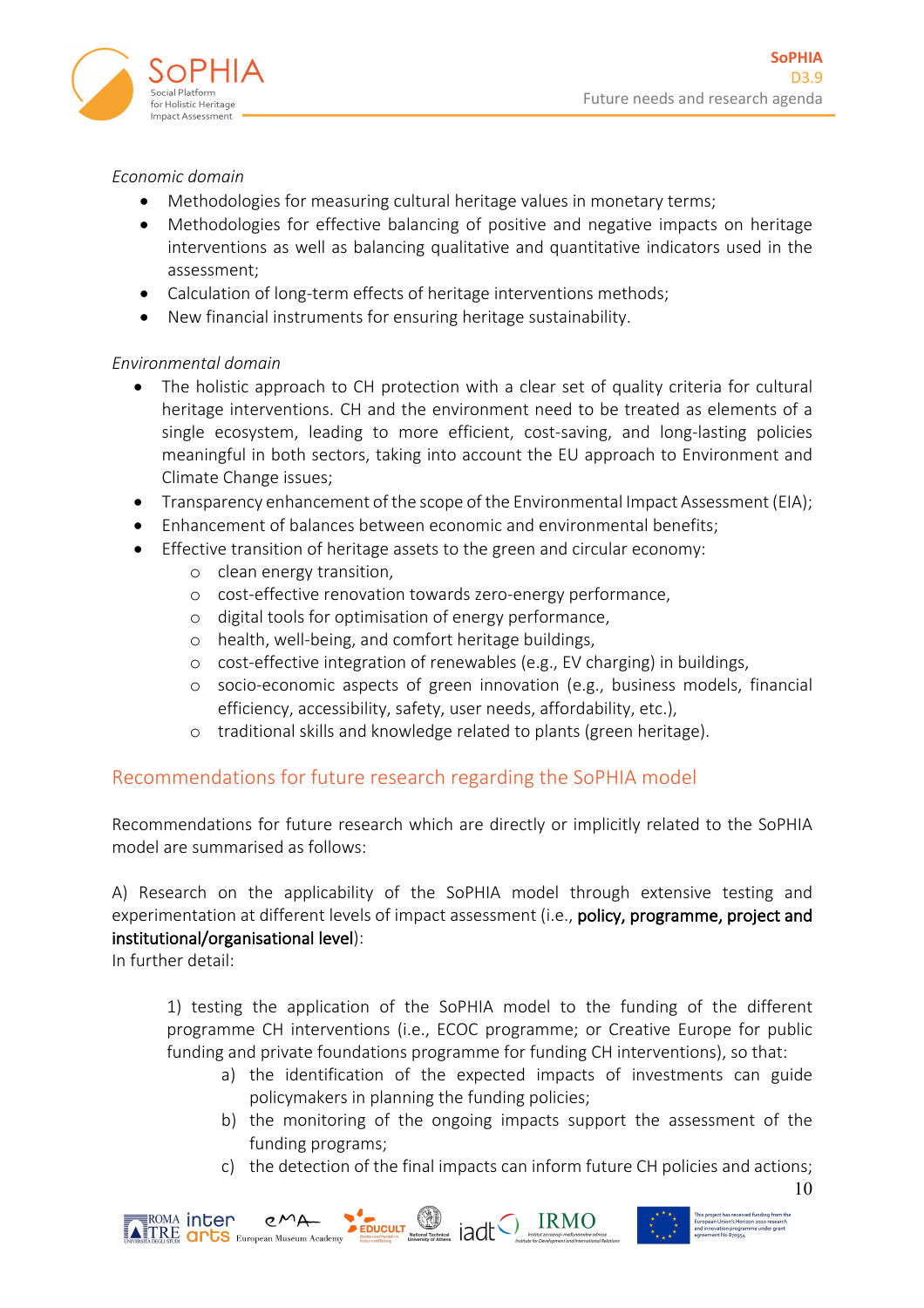

- 2) testing the SoPHIA model application within the New EU Bauhaus Initiative;
- 3) fostering collaboration with international bodies interested in the impact assessment of CH interventions. As an example, referring to the ICOMOS quality principles (ICOMOS, 2019, 2020), the SoPHIA model could be tested in relation to the different phases of development of a given CH intervention/**project** to guarantee the quality of impact assessment of the interventions;
	- 4) further testing the SoPHIA model through pilot projects to evaluate the management of different cultural organisations differentiated by size, location, areas of specialisation, institutional purposes and governance characteristics. (From this point of view, for illustrative purposes only, an interesting perspective, already explored in some case studies of the SoPHIA project, concerns the possibility of using our model to prepare the sustainability report of cultural organisations to evaluate the management of the impacts).
	- 5) carrying out the trial of applying the SoPHIA model to Impact Investing activities, i.e., exploring the potential of the SoPHIA model for the generation and assessment of investments with a positive measurable cultural, social, and environmental impact alongside a financial return.

B) Research on the introduction of new sub-themes that can be included in the open grid of the SoPHIA model, emerging as relevant both in light of the opportunities of European funds for the cultural sector and the debate between experts, scholars, and practitioners.

1) Additional knowledge on heritage impact assessment deepening subthemes and crosscutting issues gaining momentum for policymakers, public administrators, investors, managers, and communities, such as innovative business models and technological advances, new forms of cultural and artistic expression and intercultural cooperation, gender equality, illicit trafficking in cultural goods as well as protection of endangered cultural heritage, cultural landscapes and others, as above mentioned;

2) New subthemes related to specific requirements of the impact assessment of investments in the cultural heritage sector regarding funds deriving from the Next Generation EU plan to measure whether the goals are reached, and the projects are eligible for payment;

3) Possible enhancement of the model addressing specific relevant subthemes related to cultural heritage interventions sustainability (e.g., innovative financing of heritage interventions, contested heritage-related solutions, poor maintenance, etc.);

C) Research on the Development of the SoPHIA model to support the evaluation of SDGs impacts alongside effective and efficient ways of their implementation in public policies and



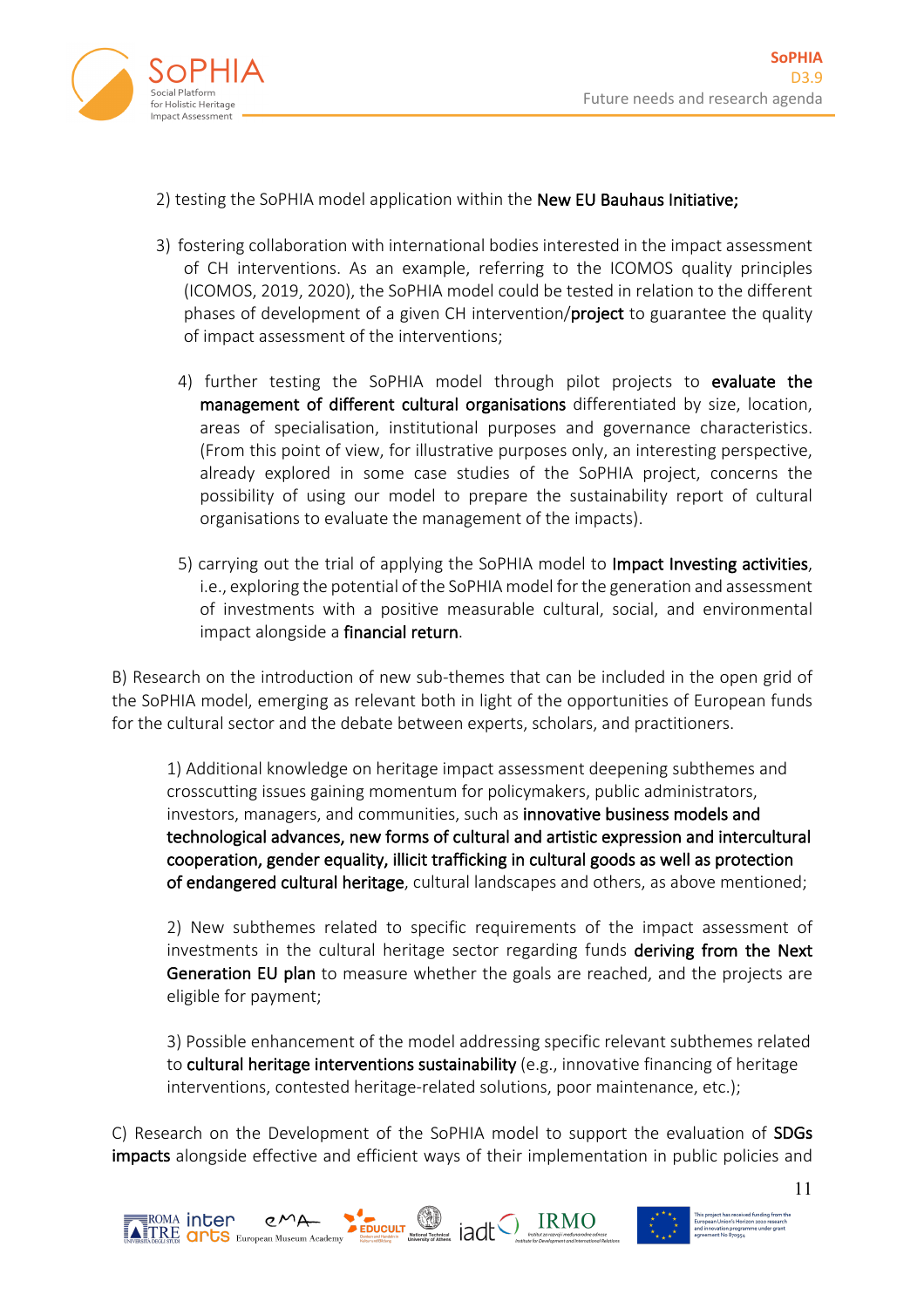

heritage interventions. Indeed, putting it into relation to the UN Sustainable Development Goals, even though they recognise the importance of heritage, they fail in providing respective indicators. Future research in that respect, therefore, should consider the investigation of concrete indicators for measuring the implementation of SDGs.

D) Other Research

- 1) Research on CH Social Platforms and on how to share and develop knowledge on the SoPHIA model;
- 2) Research on how to educate potential users of the SoPHIA model.
- 3) Research on gathering data on EU-funded heritage projects useful for the implementation of the SoPHIA model;

The proposed topics regarding the future research related to the SoPHIA model may well be studied in the framework of another HORIZON Europe project.

Finally, suppose mandatory heritage impact assessment is successfully introduced in EU policies/programmes. In that case, the European research agenda will likely recognise some of the above-mentioned research topics as priorities and include them in the EU research funding framework.

### Deepening the topic of existing research on heritage sustainability

The sustainability of heritage is at the core of the SoPHIA model. If the model will serve as a planning and/or monitoring tool, it should have a primary impact on the quality of interventions. Ensuring the quality further impacts the sustainability of heritage. Although research-wise, the SoPHIA project has not dealt specifically with the topic of heritage sustainability, it needs to be introduced as it is directly linked to the topic of heritage impact assessment and faces similar research gaps. Therefore, setting the agenda for future research related to the heritage impact assessment may also benefit future research on heritage sustainability and vice versa.

Unlike impact assessment, the topic of sustainability has been present in academic research for a relatively long time. However, the sustainable development framework had started to stress the importance of culture only in 2009 when it was introduced in Agenda 21 for Culture by the United Cities and Local Government (UCLG). Heritage sustainability is considered part of cultural sustainability, but they are both given much more consideration for their instrumental than intrinsic values. Therefore, their role in contributing to the overall sustainable development is preferred in research, while sustainability of heritage itself is somewhat less studied. For example, the 2030 Agenda for Sustainable Development only marginally mentions the need for cultural heritage protection, but it fails to refer to its valorisation or regeneration (Vecco & Srakar, 2018).

Even though several academic papers deal with heritage sustainability, their number is still increasing due to the inability to find a one-fits-all tool for ensuring it. Heritage sustainability is very complex; it consists of a number of domains and subsequent areas that impact



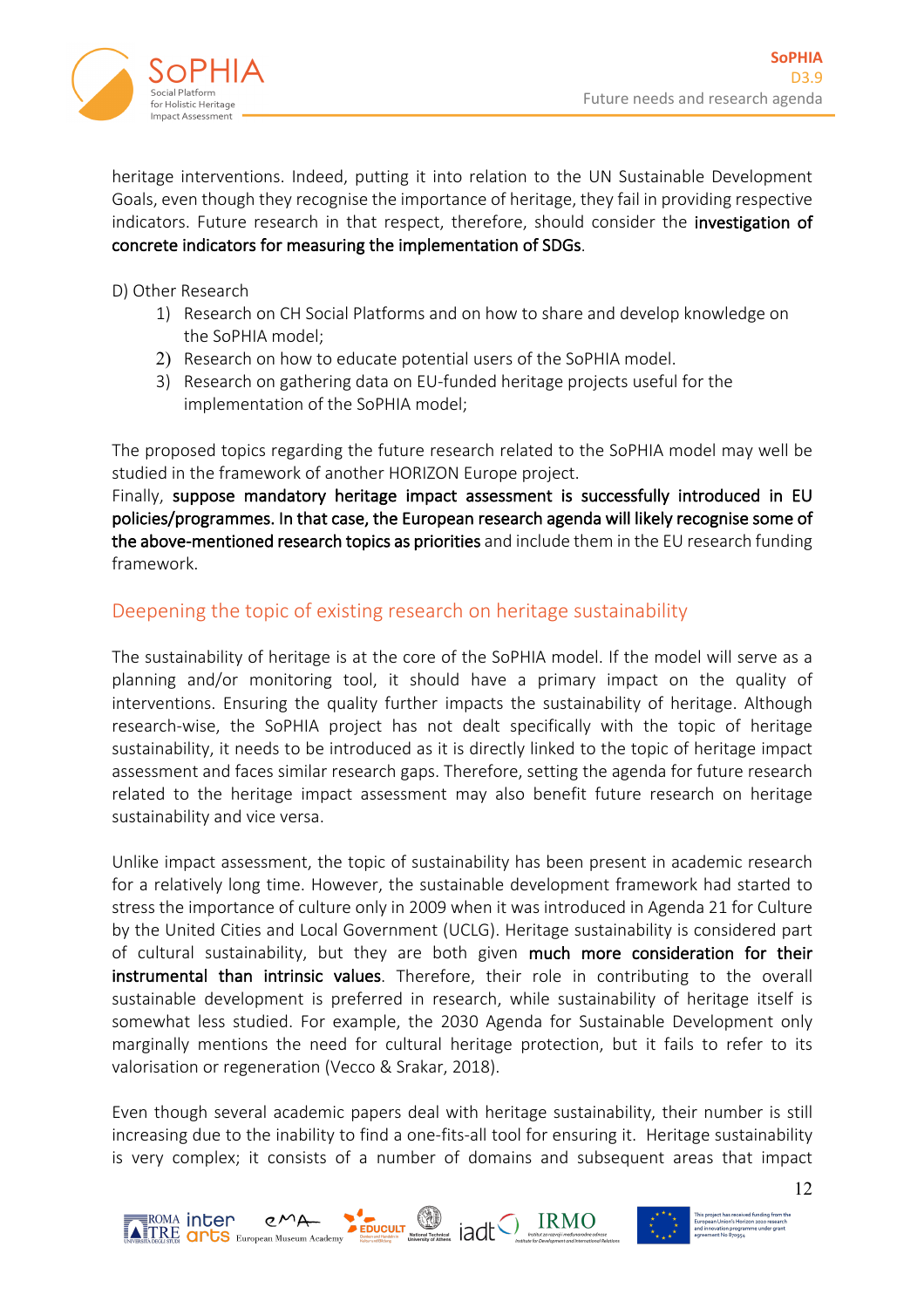

sustainability that often overlap and are often difficult to measure and eventually ensure. Like heritage impact assessment, heritage sustainability is also studied from the cultural, social, environmental, and economic points of view, whereas a number of sub-areas are noted. This is why the research on heritage sustainability also requires a holistic approach. The key challenges for ensuring sustainability in the cultural policy realm relate to a limited ability to assess the impact of heritage on development, the sustainability of heritage effects in the long run, and difficulties proving the existence of these effects. This is why researchers seek new methodological steps in assessing and managing cultural heritage (Azevedo, 2016). The greatest gap is seen in providing a holistic and integrative assessment of cultural heritage sustainability as rating individual sustainability aspects (e.g., environmental vs economic) is too difficult since the sustainability of cultural heritage is a not stand-alone concept but often involves a negotiation process among its various aspects (Jelinčić & Glivetić, 2020).

Research gaps related to specific domains in ensuring heritage sustainability may be summarised as follows:

- in the economic domain, further research is always needed in the ever-lasting challenge of the lack of funding. Research on novel financial instruments (e.g., "alternative" methods such as fin-tech and crowd-funding, public-private partnerships and procurement models, hybrid instruments consisting of a combination of grant, debt, and equity capital, etc.) are required;
- in the social and cultural domain, research on issues related to **modernisation** and standardisation of heritage is needed as well as on political pressures (usually resulting in contested or dissonant heritage). This also entails a clearer definition of heritage **values,** which impacts other aspects to be subjected to new research such as **poor** maintenance, over-exploitation for tourism purposes, use of false or incorrect historical data or unauthentic heritage, disputes over the uniqueness of registered heritage assets to the loss of local community connection to cultural heritage (Jelinčić & Glivetić, 2020).
- in the environmental domain, climate change-related research is needed focusing on the topics of the green economy and natural risks while trying to find solutions.

Research relating to all the domains is further needed regarding **heritage management** which "entails all management phases: planning, implementation, monitoring, and evaluation" (Jelinčić & Tišma, 2020).

Different indicators are required to measure success in achieving heritage sustainability. However, the existing literature fails to provide universal heritage sustainability indicators, although not due to the lack of literature on this topic (e.g., Nocca, 2018; Vecco & Srakar, 2018; Jelinčić & Tišma, 2020).

What is further lacking in the research related to heritage sustainability is the **differentiation** between levels of impact measurement, i.e., policy, programme, or project level. This also involves the institutional level. What has been detected as specifically missing are comprehensive indicator sets for the site-specific heritage attractions (Ren & Han, 2018).

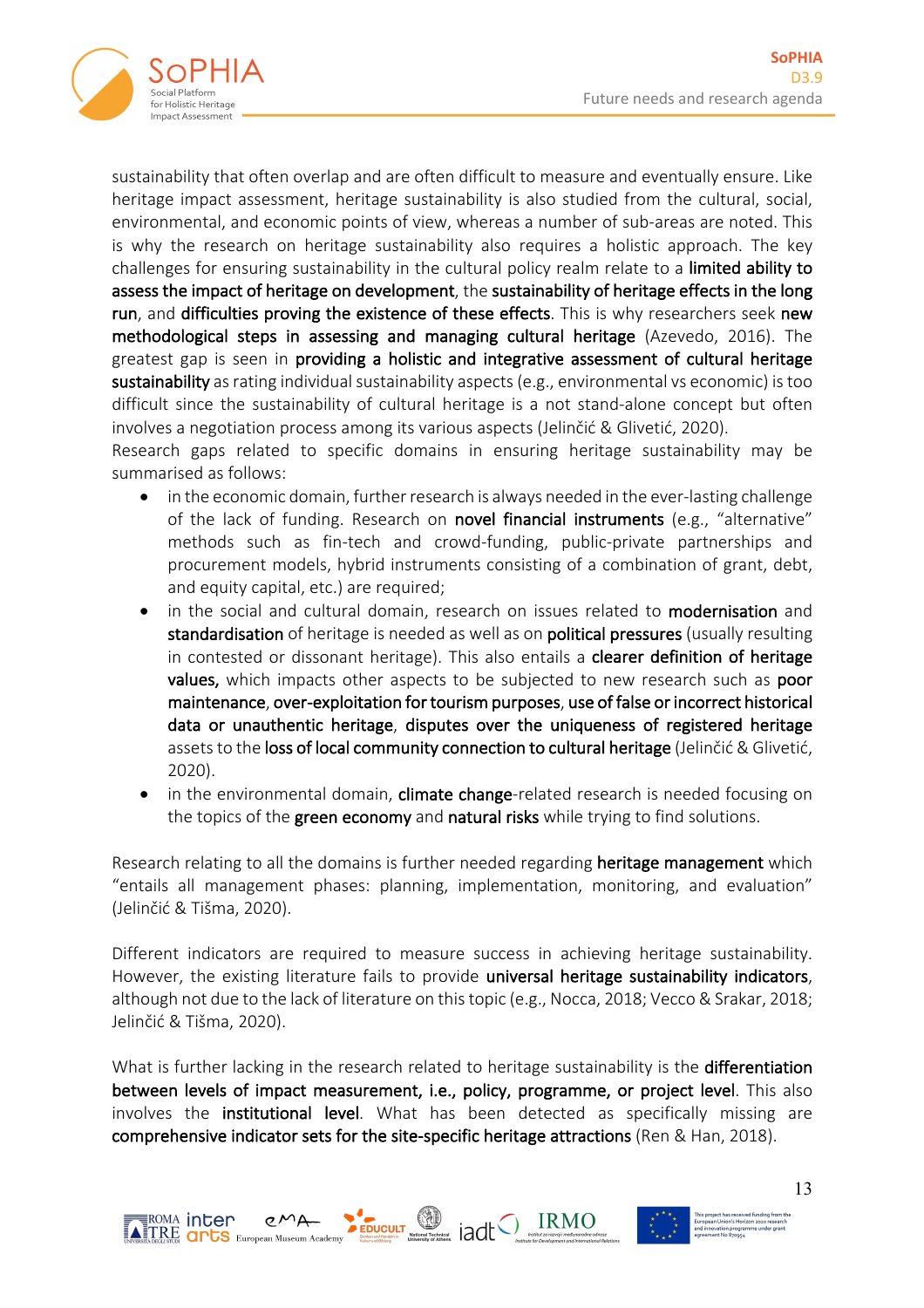

# Reference list and further reading

\_\_\_\_\_\_\_\_\_\_\_\_\_\_\_\_\_\_\_\_\_\_\_\_\_\_\_\_\_\_\_\_\_\_\_\_\_\_\_\_

Azevedo, M. (2016). *The evaluation of the social impacts of culture: Culture, arts and development*. [Doctoral dissertation, Université Panthéon-Sorbonne - Paris I]. Retrieved from https://tel.archives-ouvertes.fr/tel-01804118v2/document

Bond, A., Langstaff, L., Baxter, R., Wallentinus, H.G., Kofoed, J., Lisitzin K. & Lundström, S. (2012). Dealing with the Cultural Heritage Aspect of Environmental Impact Assessment in Europe. *Impact Assessment and Project Appraisal, 22*(1), (pp. 37-45). DOI: 10.3152/147154604781766085

CHCfE. (2015). *Cultural Heritage Counts for Europe.* Krakow, Poland: CHCfE. Retrieved from http://blogs.encatc.org/culturalheritagecountsforeurope//wpcontent/uploads/2015/06/CHCf E\_FULL-REPORT\_v2.pdf

Culture Action Europe. (2021). *Horizon Europe is finally on the march.*  https://cultureactioneurope.org/news/horizon-europe-is-finally-on-the-march/

De la Torre, M. (2002). *Assessing the Values of Cultural Heritage: Research Report.* Retrieved from

https://www.getty.edu/conservation/publications\_resources/pdf\_publications/pdf/assessing. pdf

Devlin, J.F. & Yap, N.T. (2008). Contentious Politics in Environmental Assessment: Blocked Projects and Winning Coalitions. *Impact Assessment and Project Appraisal, 26*(1), (pp. 17-27). DOI: 10.3152/146155108X279939

European Commission. (2016). *Ex post evaluation of the ERDF and Cohesion Fund 2007-13.* [Commission Staff Working Document]. Retrieved from https://www.espa.gr/elibrary/expost\_ERDF\_CF\_report\_en\_en.pdf

European Commission. (2019). *Orientations towards the first Strategic Plan for Horizon Europe.* Retrieved from

https://ec.europa.eu/info/sites/default/files/research\_and\_innovation/strategy\_on\_research and innovation/documents/ec rtd orientations-he-strategic-plan\_122019.pdf

European Commission. (2020a). *Horizon Europe—Commission Welcomes Political Agreement on Horizon Europe, the Next EU Research and Innovation Programme.* https://ec.europa.eu/commission/presscorner/detail/en/IP\_20\_2345

EDUCULT





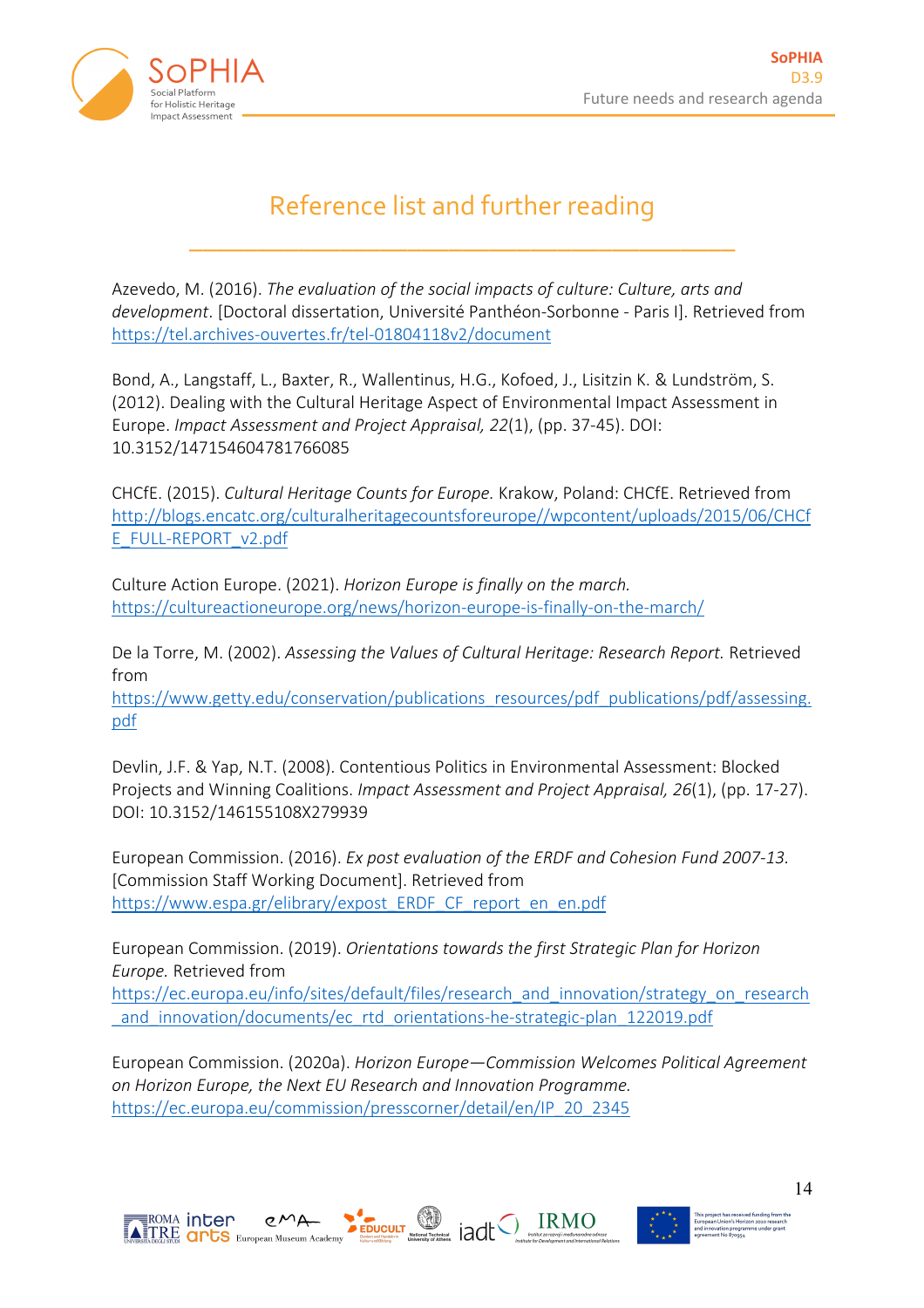

European Commission. (2020b). *Recovery Plan for Europe.* https://ec.europa.eu/info/strategy/recovery-plan-europe\_en

European Commission. (n.d.) *Funding & tender opportunities: Digital Europe Programme (DIGITAL).* https://ec.europa.eu/info/fundingtenders/opportunities/portal/screen/programmes/digital

Garcia, B., & Cox, T. (2013). *European capitals of culture: Success strategies and long-term effects.* Luxembourg: Publications Office of the European Union. Retrieved from https://www.researchgate.net/publication/270586905\_Garcia2013European\_Capitals\_of\_Cu lture\_Success\_Strategies\_and\_LongTerm\_Effects

Gielen, P., Elkhuizen, S., Van den Hoogen, Q., Lijster, T., & Otte, H. (2015). *Culture: the substructure for a European common.* Rijksuniversitiet Groningen.

Greffe, X. (2004). Is heritage an asset or a liability? *Journal of Cultural Heritage*, *5*(3), (pp. 301–309). DOI: https://doi.org/10.1016/j.culher.2004.05.001

Harrison, R. (2011). What is Heritage? In R. Harrison (Ed.), *Understanding the Politics of Heritage.* (pp. 5-42). Manchester; Milton Keynes: Manchester University Press.

Hee-Eun, K. (2011). Changing Climate, Changing Culture: Adding the Climate Change Dimension to the Protection of Intangible Cultural Heritage. In A. J. Connolly (Ed.), *Cultural Heritage Rights.* New York: Routledge. Retrieved from https://unfccc.int/files/adaptation/groups\_committees/loss\_and\_damage\_executive\_commi ttee/application/pdf/changingclimatechangingculture.pdf

ICOMOS. (2011). *Guidance on Heritage Impact Assessments for Cultural World Heritage Properties.* Retrieved from http://openarchive.icomos.org/266/

Jelinčić, D. A. & Glivetić, D. (2020). *Cultural heritage and sustainability: Practical guide.*  Retrieved from https://www.interregeurope.eu/fileadmin/user\_upload/tx\_tevprojects/library/file\_1586942702.pdf

Jelinčić, D. A. and Matečić, I. (2021). Broken but Well: Healing Dimensions of Cultural Tourism Experiences. *Sustainability, 13*(2):966. DOI: https://doi.org/10.3390/su13020966

Jelinčić, D. A., & Tišma, S. (2020). Ensuring sustainability of cultural heritage through effective public policies. *Urbani izziv / Urban challenge 31*(2), (pp. 78-87). DOI: 10.5379/urbani-izziven-2020-31-02-002

Mälkki, M. & Schmidt-Thomé, K. (Eds.) (2010). *Integrating Aims –Built Heritage in Social and Economic Development*. Retrieved from: http://lib.tkk.fi/Reports/2010/isbn9789526032849.pdf



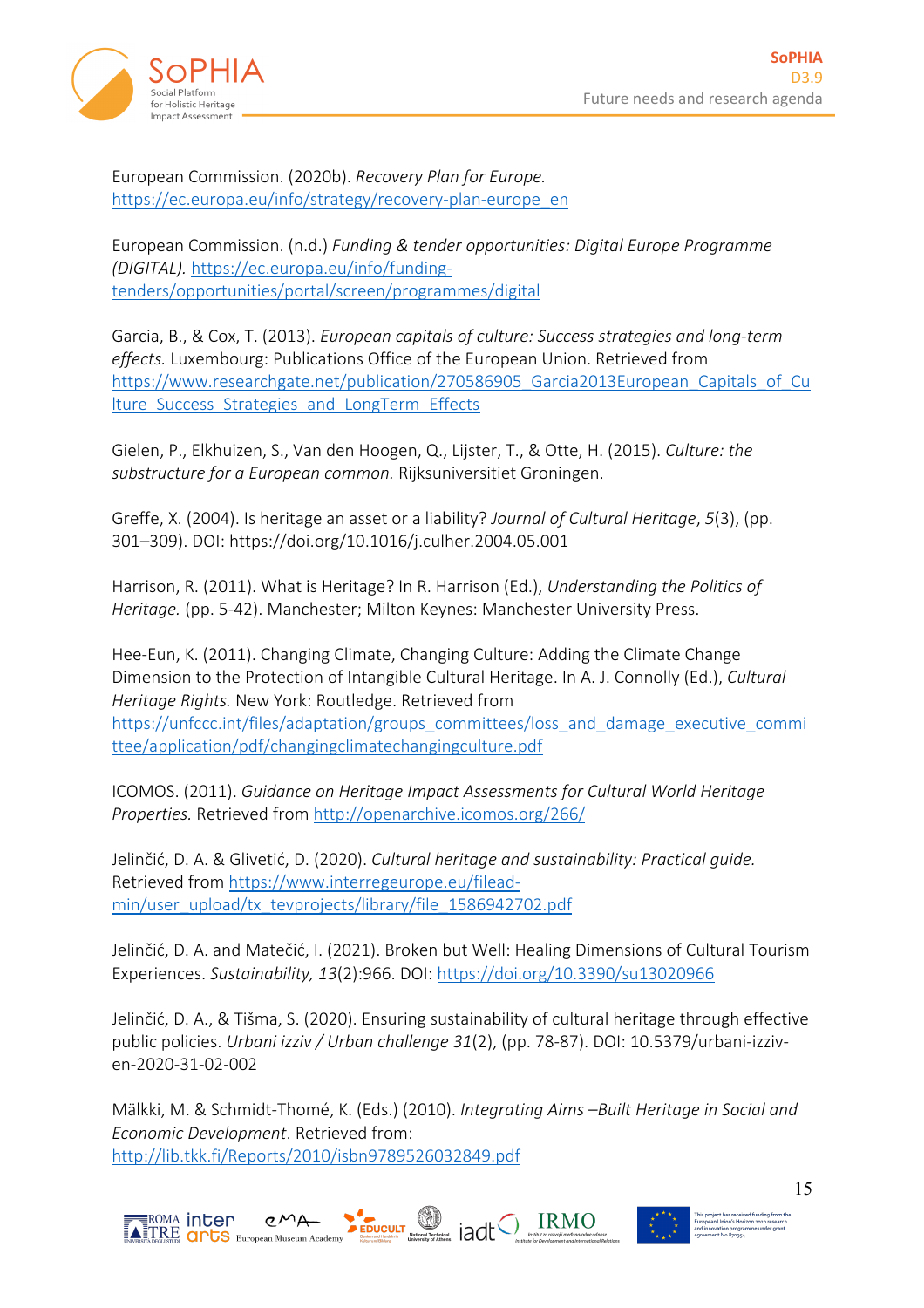

McLoughlin, J., Sodagar, B. & Kaminski, J. (2006). Dynamic socio-economic impact: a holistic analytical framework for cultural heritage sites. In J. McLoughlin, B. Sodagar, & J. Kaminski (Eds.), *Heritage impact 2005. Proceedings of the first international symposium on the socioeconomic impact of cultural heritage.* Budapest: EPOCH (pp. 43-57).

Nocca, F. (2017). The role of cultural heritage in sustainable development: Multidimensional indicators as decision-making tool. *Sustainability, 9*, (pp. 1–28). DOI: 10.3390/su9101882

Partal, A. & Dunphy, K. (2016) Cultural impact assessment: a systematic literature review of current methods and practice around the world*, Impact Assessment and Project Appraisal 34*(1), (pp. 1-13). DOI: 10.1080/14615517.2015.1077600

Patiwael, P.R., Groote, P. & Vanclay, F. (2019). Improving heritage impact assessment: an analytical critique of the ICOMOS guidelines. *International Journal of Heritage Studies 25*(4), (pp. 333-347). DOI: 10.1080/13527258.2018.1477057

Pereira Roders, A. & van Oers, R. (2014). Wedding cultural heritage and sustainable development: Three years after. *Journal of Cultural Heritage Management and Sustainable Development 4*(1). DOI: 10.1108/JCHMSD-04-2014-0015

Pereira Roders, A., Bond, A. J., & Teller, J. (2013). Determining effectiveness in heritage impact assessments. *IAIA13 Conference Proceedings: Impact Assessment the Next Generation 33rd Annual Meeting of the International Association for Impact Assessment 13 – 16 May 2013, Calgary Stampede BMO Centre.* Calgary, Alberta, Canada.

Persson, E., Olsson, P., Bengtsson, T. and Thelander, H. (Eds.) (2018). Det gröna kulturarvet*. Landskapsarkitektur, trädgård, växtproduktionsvetenskap: rapportserie 2018*(4). Alnarp, Sweden: Fakulteten för landskapsarkitektur, trädgårds- och växtproduktionsvetenskap, Sveriges lantbruksuniversitet.

Poljak Istenič, S. & Fakin Bajec, J. (2021). Luxury food tour: Perspectives and dilemmas on the luxurification of local culture in tourism product. *Acta Geographica Slovenica Geografski Zbornik 61*(1), (pp. 169-184).

Power, A. & Smith, K. (2016). Heritage, health and place: The legacies of local communitybased heritage conservation on social wellbeing. *Health & Place 39*, (pp. 160-167). DOI: https://doi.org/10.1016/j.healthplace.2016.04.005

Ren, W. & Han, F. (2018). Indicators for assessing the sustainability of built heritage attractions: An Anglo-Chinese study. *Sustainability, 10*(7), (pp. 2504). DOI: 10.3390/su10072540

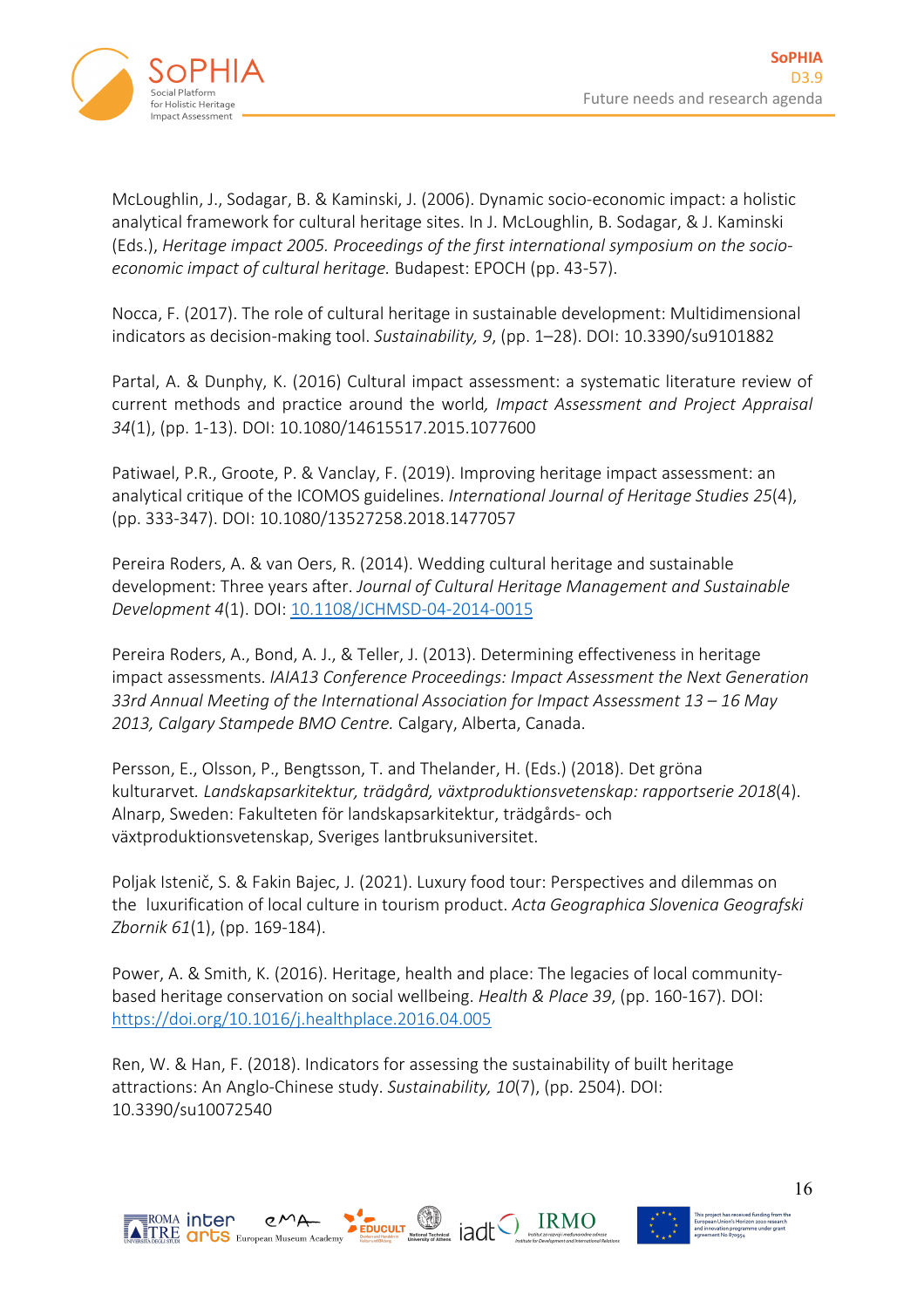

ROCK. (2019). *Regulatory Framework, ROCK Procurement and Policy Recommendations*. Retrieved from https://rockproject.eu/documents-list

Seaman, B. A. (2011). Economic impact of the arts. *A Handbook of Cultural Economics*, *201*, (pp. 413–419).

Social Platform for Holistic Heritage Impact Assessment (SoPHIA) Consortium. (2020a). *Deliverable D1.1: Review of Research Literature, Policy Programmes and (good and bad) Practices.* 

Social Platform for Holistic Heritage Impact Assessment (SoPHIA) Consortium. (2020b). *Deliverable D1.2: Concise essay mapping of existing gaps, issues and problems.*

Social Platform for Holistic Heritage Impact Assessment (SoPHIA) Consortium. (2020c). *Deliverable D1.3: Towards a Holistic Impact Assessment Draft Model.*

Social Platform for Holistic Heritage Impact Assessment (SoPHIA) Consortium. (2021a). *Deliverable D2.1: Report on Good Practices of Cultural Heritage Impact Assessment*.

Social Platform for Holistic Heritage Impact Assessment (SoPHIA) Consortium. (2021b). *Deliverable D2.2: Case Studies Report.*

Social Platform for Holistic Heritage Impact Assessment (SoPHIA) Consortium. (2021c). *Deliverable D2.3: Final version of the SoPHIA Impact Assessment Model.*

Social Platform for Holistic Heritage Impact Assessment (SoPHIA) Consortium. (2021d). *Deliverable D3.1: Toolkit for Practitioners and Other Stakeholders.*

Social Platform for Holistic Heritage Impact Assessment (SoPHIA) Consortium. (2021e). *Deliverable D3.3: Policy Brief - Cultural Heritage and Social Inclusion: The Importance of Citizen's Participation.* 

Social Platform for Holistic Heritage Impact Assessment (SoPHIA) Consortium. (2021f). *Deliverable D3.4: Policy Brief - Transformational Strategies for Cultural Heritage: Resilience, Sustainability and Green Management.*

Social Platform for Holistic Heritage Impact Assessment (SoPHIA) Consortium. (2021g). *Deliverable D3.5: Policy Brief - The relevance of data in CH impact assessment.*

Social Platform for Holistic Heritage Impact Assessment (SoPHIA) Consortium. (2021h). *Deliverable D3.6: Policy Brief - Cultural Heritage and Education: New Skills for Heritage Professionals.*

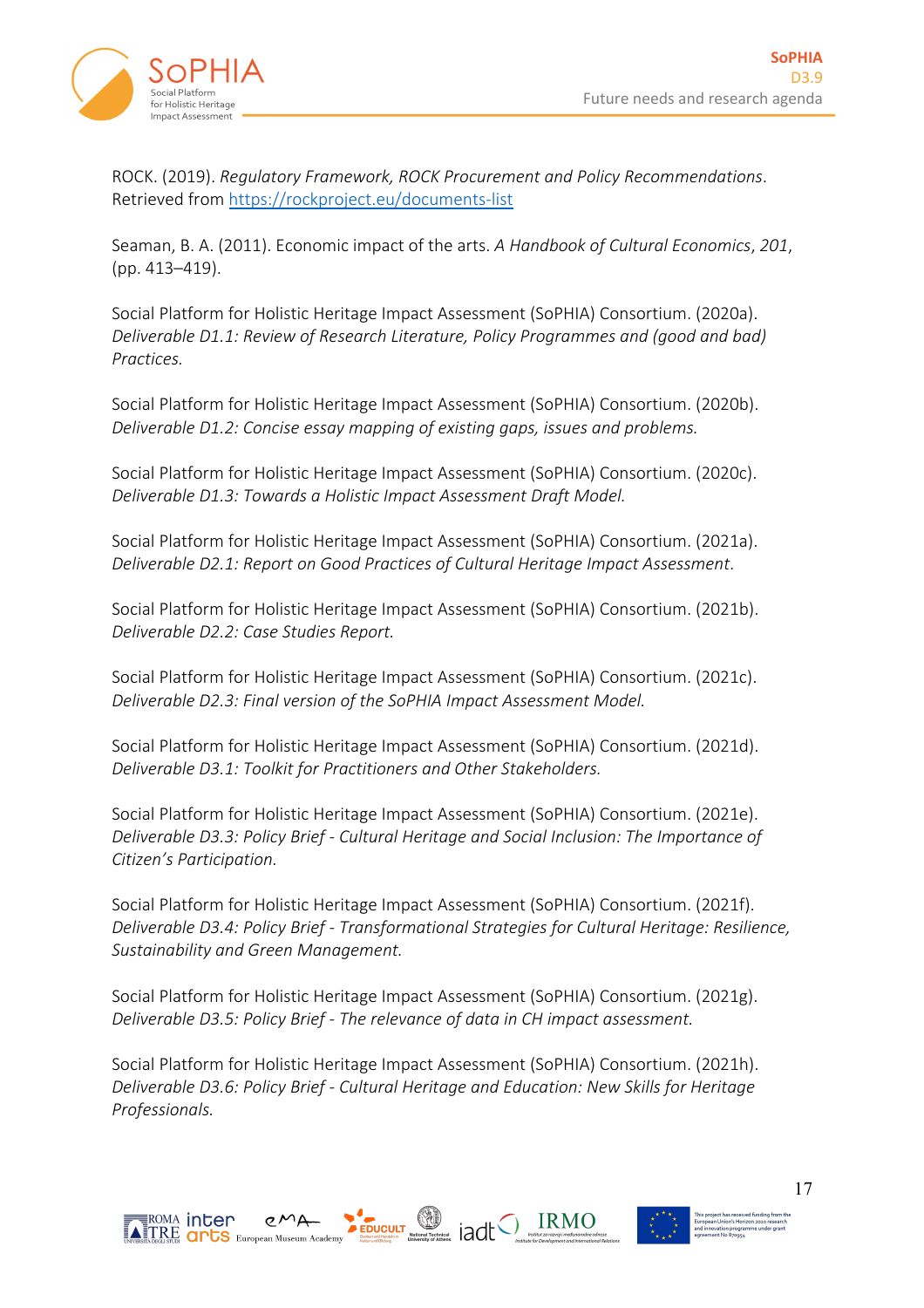

Social Platform for Holistic Heritage Impact Assessment (SoPHIA) Consortium. (2021i). *Deliverable D3.7: Proceedings - The SoPHIA Stakeholders' Workshop: Towards Policy Recommendations for Holistic Heritage Impact Assessment.*

Taçon, S. C. & Baker, S. (2019). New and Emerging Challenges to Heritage and Well-Being: A Critical Review. *Heritage 2*.

Tišma, S., Mileusnić Škrtić, M., Maleković, S. & Jelinčić, D.A. (2021). Cost–Benefit Analysis in the Evaluation of Cultural Heritage Project Funding. *Journal of Risk and Financial Management*, *14*, 466. DOI: https://doi.org/10.3390/jrfm14100466

Ujević, L., Matečić, I. & Jelinčić, D. A. (2021). Can cultural tourism foster social well-being? The case of the Museum of Broken Relationships. In I. Načinović Braje, B. Jaković & D. Ferjanić Hodak (Eds), *Proceedings of FEB Zagreb 12th International Odyssey Conference on Economics and Business 3*(1). Zagreb: Faculty of Economics & Business University of Zagreb, (pp. 1265-1281). DOI: 10.22598/odyssey/2021.3

Vanclay, F. (2019). Reflections on Social Impact Assessment in the 21st century. *Impact Assessment and Project Appraisal 38(2): Impact Assessment for the 21st century – what future?* DOI: https://doi.org/10.1080/14615517.2019.1685807

Vecco, M., & Srakar, A. (2018). The unbearable sustainability of cultural heritage: An attempt to create an index of cultural heritage sustainability in conflict and war regions. *Journal of Cultural Heritage 33,* (September-October) (pp. 293-302). DOI: https://doi.org/10.1016/j.culher.2018.06.009

Yilmaz, Y. & El Gamil, R. (2019). The Role of Heritage Impact Assessment in Safeguarding World Heritage Sites: Application Study on Historic Areas of Istanbul and Giza Pyramids*. Journal of Heritage Management 3*(2), (pp. 127-158). DOI: https://doi.org/10.1177/2455929619833198

Yu, S. (2018). Searching for the in-between: Developing Indigenous holistic approaches to cultural heritage assessment and interpretation. *Coolabah, 24&25*, (pp. 168-182). DOI: https://doi.org/10.1344/co201824&25168-182

Yung, E. H., Chan, E. H. (2012). Implementation challenges to the adaptive reuse of heritage buildings: towards the goals of sustainable, low carbon cities. *Habitat International, 3*(36), (pp. 352–361).





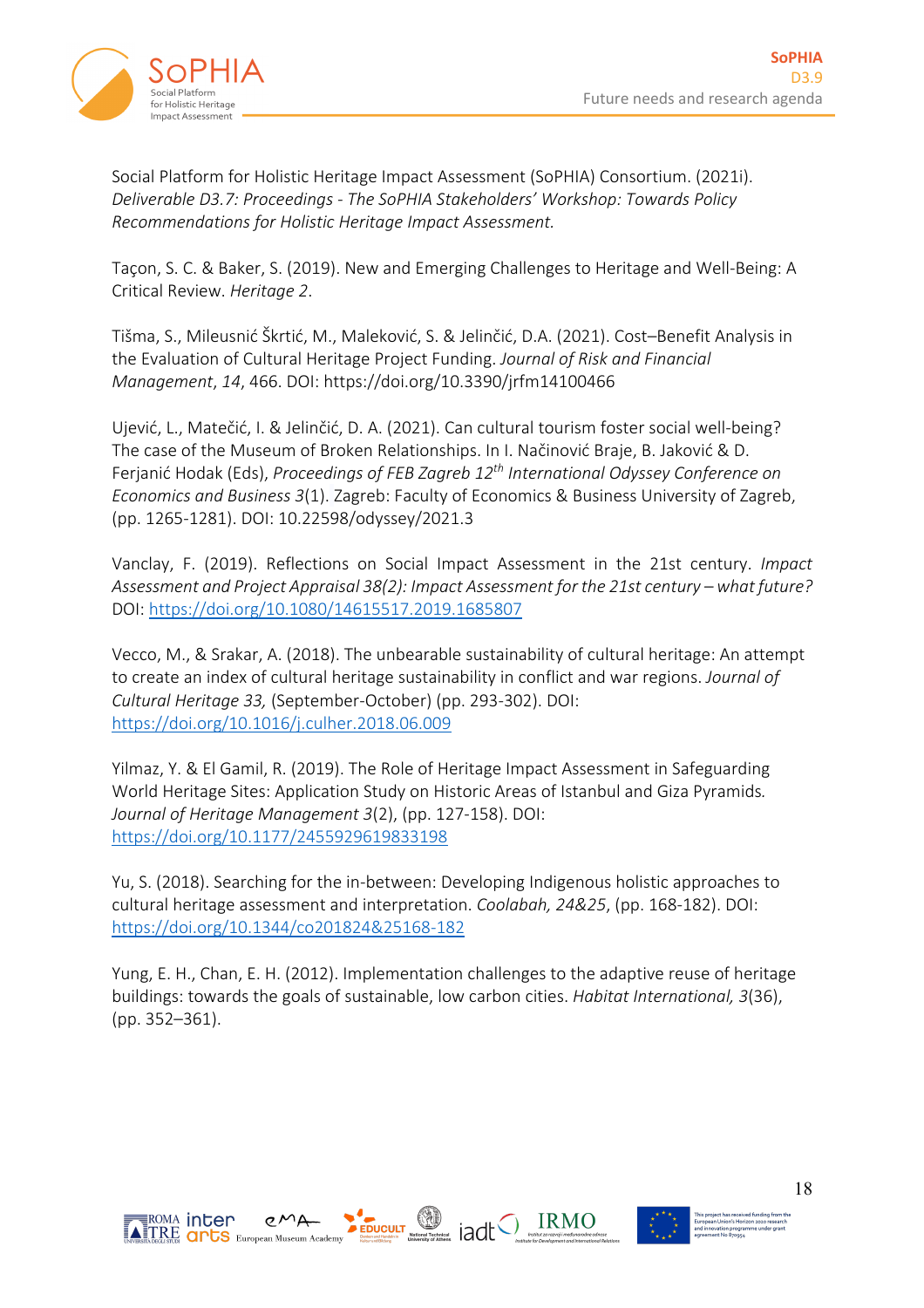

## Project identity

\_\_\_\_\_\_\_\_\_\_\_\_\_\_\_\_\_\_\_\_\_\_\_\_\_\_\_\_\_\_\_\_\_\_\_\_\_\_\_\_

Project title: `SoPHIA – Social Platform for Holistic Heritage Impact Assessment´

Consortium coordinator: Michela Marchiori, Università degli Studi Roma Tre (UNIROMA3), Italy, michela.marchiori@uniroma3.it.

Consortium members: Interarts Foundation for International Cultural Cooperation (INTERARTS), Spain; Stichting European Museum Academy (EMA), the Netherlands; Institute of Cultural Policy and Cultural Management (EDUCULT), Austria; National Technical University of Athens (NTUA), Greece; Dun Laoghaire Institute of Art, Design & Technology (IADT), Ireland; and the Institute for Development and International Relations (IRMO), Croatia.

Funding scheme: This project has received funding from the European Union's Horizon 2020 research and innovation programme under grant agreement No 870954.

Duration: 1 January 2020 – 31 December 2021

Budget: €1,511,070.00

Website: https://sophiaplatform.eu/en

The Horizon 2020 project 'SoPHIA – Social Platform for Holistic Heritage Impact Assessment' (2020-2021) is a research and innovation project that sought to open the debate on the holistic assessment of CH interventions, to build consensus on it, to support the European Commission in the definition of guidelines for the next generations of funds for CH and to support stakeholders in CH in assessing the impact of their interventions, in view of the sustainability and resilience of CH. During the two years of its activities, the consortium partners, together with a diverse community of stakeholders interested in interventions in CH sites in Europe, have worked together towards the definition of an effective holistic impact assessment model for CH interventions, quality standards and guidelines for future policies and programmes. The SoPHIA deliverables corresponding to these tasks are available at the project website, as well as on the H2020 portal.





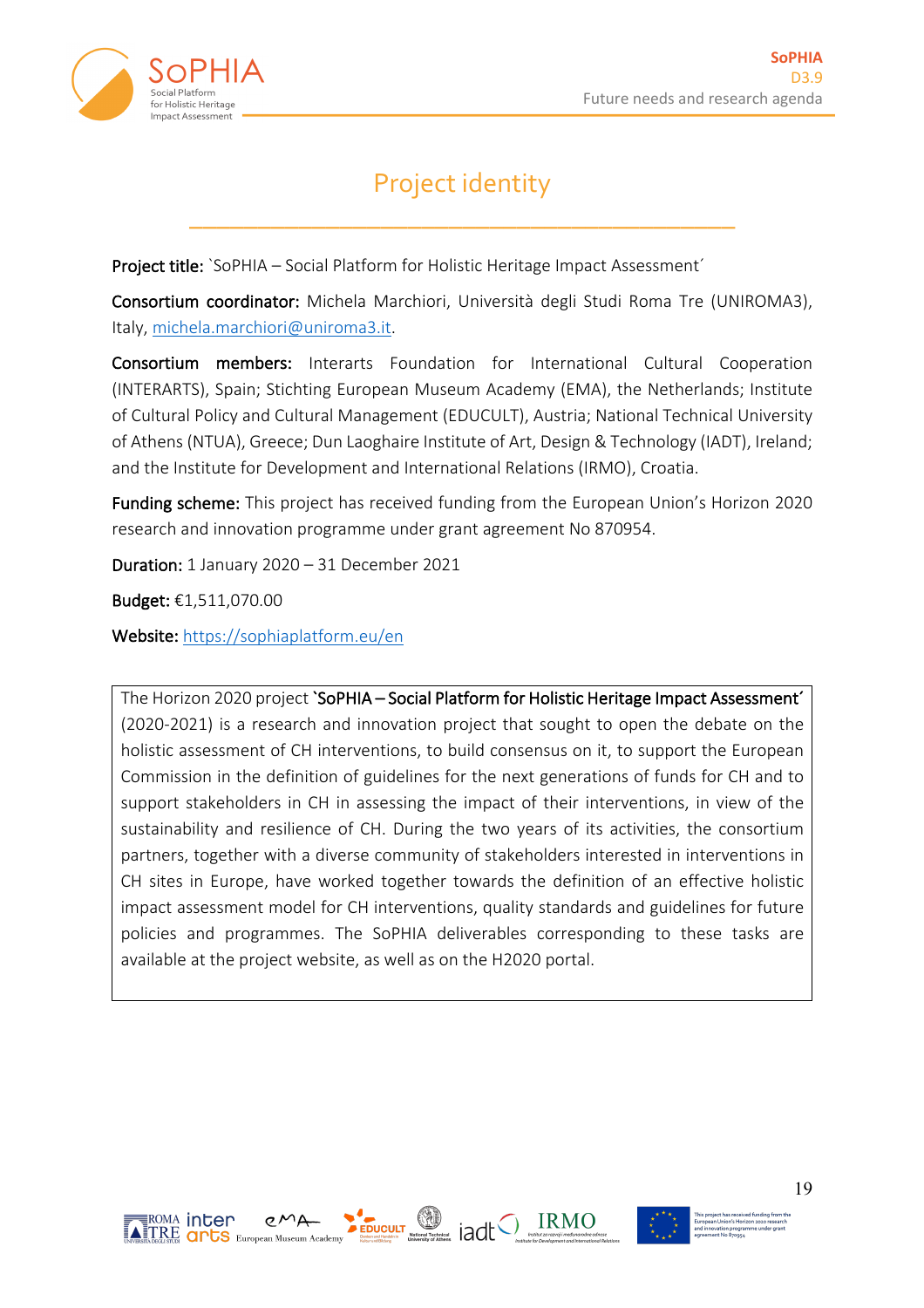

This project has received funding from the<br>European Union's Horizon 2020 research<br>and innovation programme under grant<br>agreement No 870954